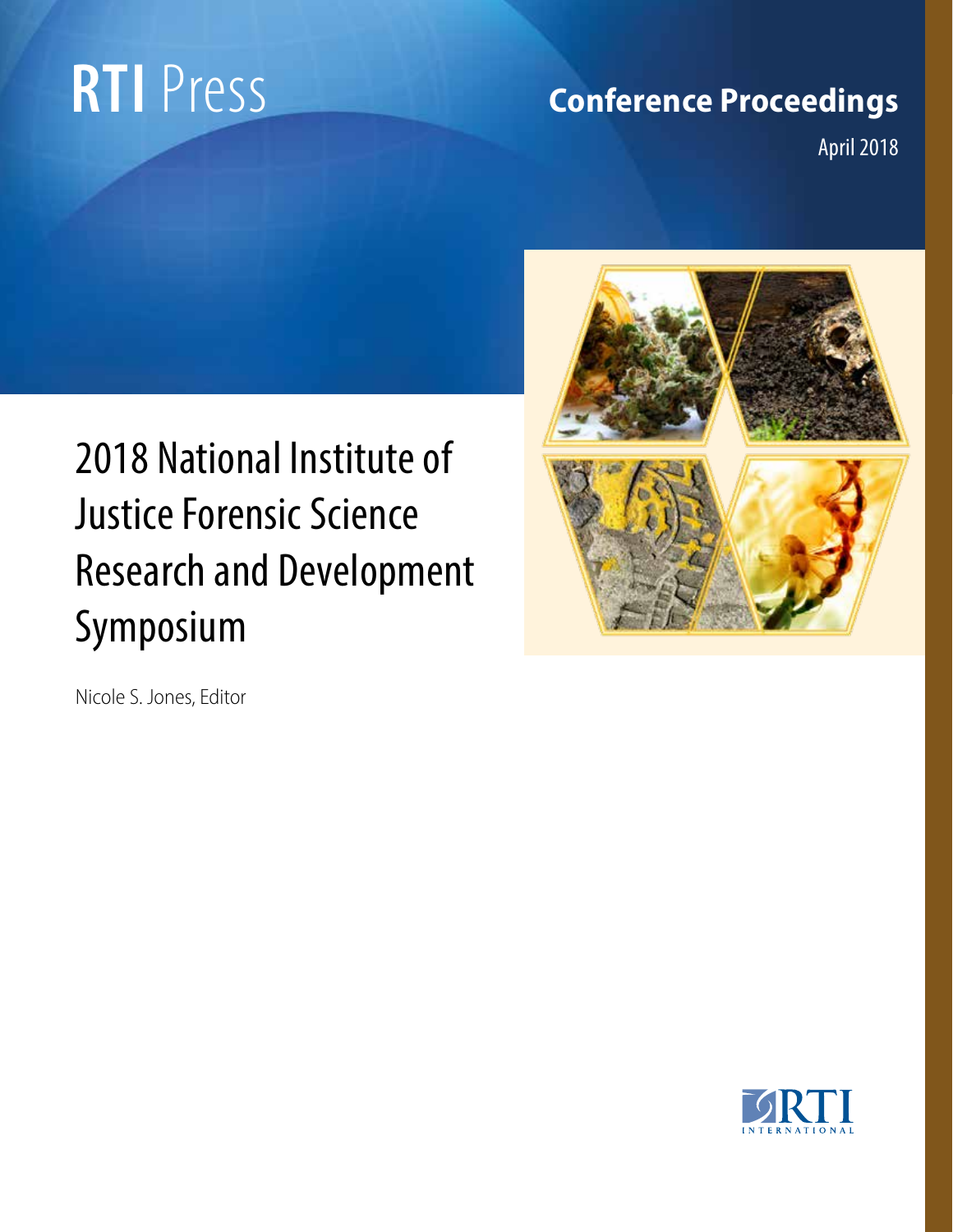RTI Press publication CP-0007-1804

This PDF document was made available from **www.rti.org** as a public service of RTI International. More information about RTI Press can be found at **http://www.rti.org/rtipress**.

RTI International is an independent, nonprofit research organization dedicated to improving the human condition by turning knowledge into practice. The RTI Press mission is to disseminate information about RTI research, analytic tools, and technical expertise to a national and international audience. RTI Press publications are peerreviewed by at least two independent substantive experts and one or more Press editors.

#### **Suggested Citation**

Jones, N. S. (Ed.). (2018). *2018 National Institute of Justice Forensic Science Research and Development Symposium*. RTI Press Publication No. CP-0007-1804. https://doi. org/10.3768/rtipress.2018.cp.0007.1804

This publication is part of the RTI Press Conference Proceedings series.

RTI International 3040 East Cornwallis Road PO Box 12194 Research Triangle Park, NC 27709-2194 USA

Tel: +1.919.541.6000 E-mail: rtipress@rti.org Website: www.rti.org

This forum was funded through a cooperative agreement from the National Institute of Justice (2016-MU-BX-K110), Office of Justice Programs, US Department of Justice. Neither the US Department of Justice nor any of its components operate, control, are responsible for, or necessarily endorse, this forum. The opinions, findings, and conclusions or recommendations expressed in this forum are those of the presenter(s) and do not necessarily reflect those of the Department of Justice. Any products and manufacturers discussed are presented for informational purposes only and do not constitute product approval or endorsement by the US Department of Justice.

©2018 RTI International. All rights reserved. This publication is protected by copyright. Credit must be provided to the author and source of the publication when the content is quoted. No part of this publication may be reproduced without permission in writing from the publisher. RTI International is a registered trademark and a trade name of Research Triangle Institute.

**https://doi.org/10.3768/rtipress.2018.cp.0007.1804 www.rti.org/rtipress**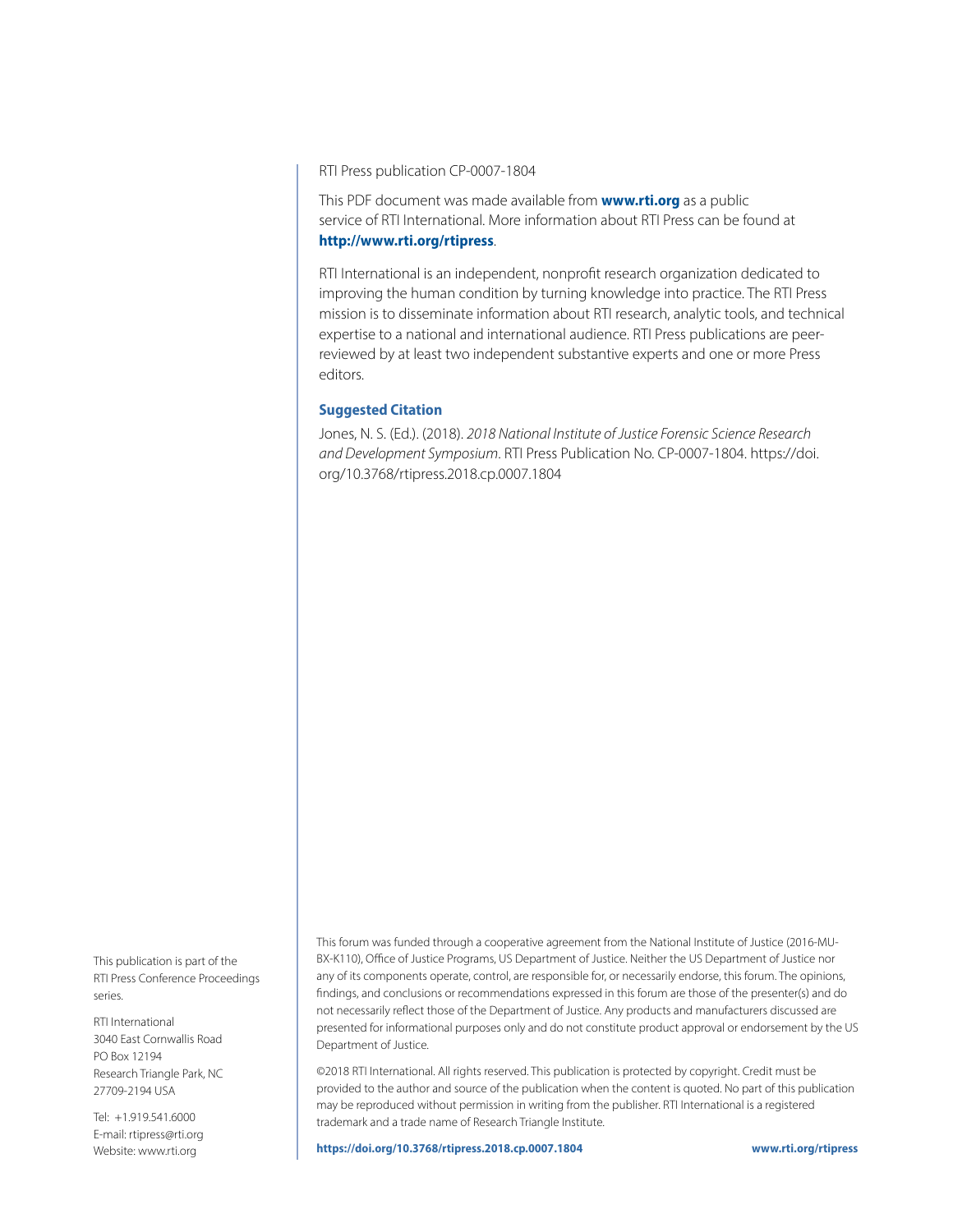# **Contents**

| About the Editor                                                                                                                                                                                                                                                                                                    |                |
|---------------------------------------------------------------------------------------------------------------------------------------------------------------------------------------------------------------------------------------------------------------------------------------------------------------------|----------------|
| <b>ABSTRACT</b>                                                                                                                                                                                                                                                                                                     | iii            |
| <b>Steering Committee</b>                                                                                                                                                                                                                                                                                           | iii            |
| Planning Committee                                                                                                                                                                                                                                                                                                  | iii            |
| Project Directors                                                                                                                                                                                                                                                                                                   | iii            |
| <b>INTRODUCTION</b>                                                                                                                                                                                                                                                                                                 | iv             |
| <b>FORENSIC ANTHROPOLOGY</b>                                                                                                                                                                                                                                                                                        | 1              |
| The Macromorphoscopic Databank: A New Tool for Forensic<br>Anthropologists<br>Joseph T. Hefner                                                                                                                                                                                                                      | $\overline{2}$ |
| Analysis of Inter- and Intra-Observer Error Associated with the Use of<br>3D Laser Scan Data of the Pubic Symphysis<br>Jieun Kim, Bridget Algee-Hewitt, and Detelina Stoyanova                                                                                                                                      | 3              |
| Building a Science of Adult Cranial Fracture<br>Mariyam Isa and Todd Fenton                                                                                                                                                                                                                                         | 5              |
| Standardizing a Large-Scale, Whole Body CT Image Database<br>Heather J.H. Edgar and Shamsi Daneshvari Berry                                                                                                                                                                                                         | 7              |
| <b>CONTROLLED SUBSTANCES AND TOXICOLOGY</b>                                                                                                                                                                                                                                                                         | 8              |
| Liver "Doesn't DIE" or at Least its Enzymes, and Other Useful Information<br>Discovered While Evaluating the Effect of Sample Preparation Techniques<br>on Matrix Effects and Absolute Recovery of Opiates in Liver Tissue Using<br>UPLC-MS/MS<br>Carl E. Wolf, Justin L. Poklis, Casey M. Spencer, Jean A. Heneks, | 9              |
| Makinzie D. Mott, Hope Richard, and Charles Clevenger                                                                                                                                                                                                                                                               |                |
| Evaluating Trends in Novel Psychoactive Substances Using a Sentinel<br>Population of Electronic Dance Music Festival Attendees<br>Alex J. Krotulski, Amanda L.A. Mohr, Melissa Friscia, Jillian K. Yeakel, and<br>Barry K. Logan                                                                                    | 11             |
| Assessing the Impact of Portable Mass Spectrometers for On-Site Drug<br><b>Evidence Processing</b><br>Jamie R. Wieland, Christopher C. Mulligan, and Michael C. Gizzi                                                                                                                                               | 12             |

# **About the Editor**

**Nicole S. Jones**, MS, is the associate director of strategic planning and operations in the Center for Forensic Sciences (CFS) at RTI International.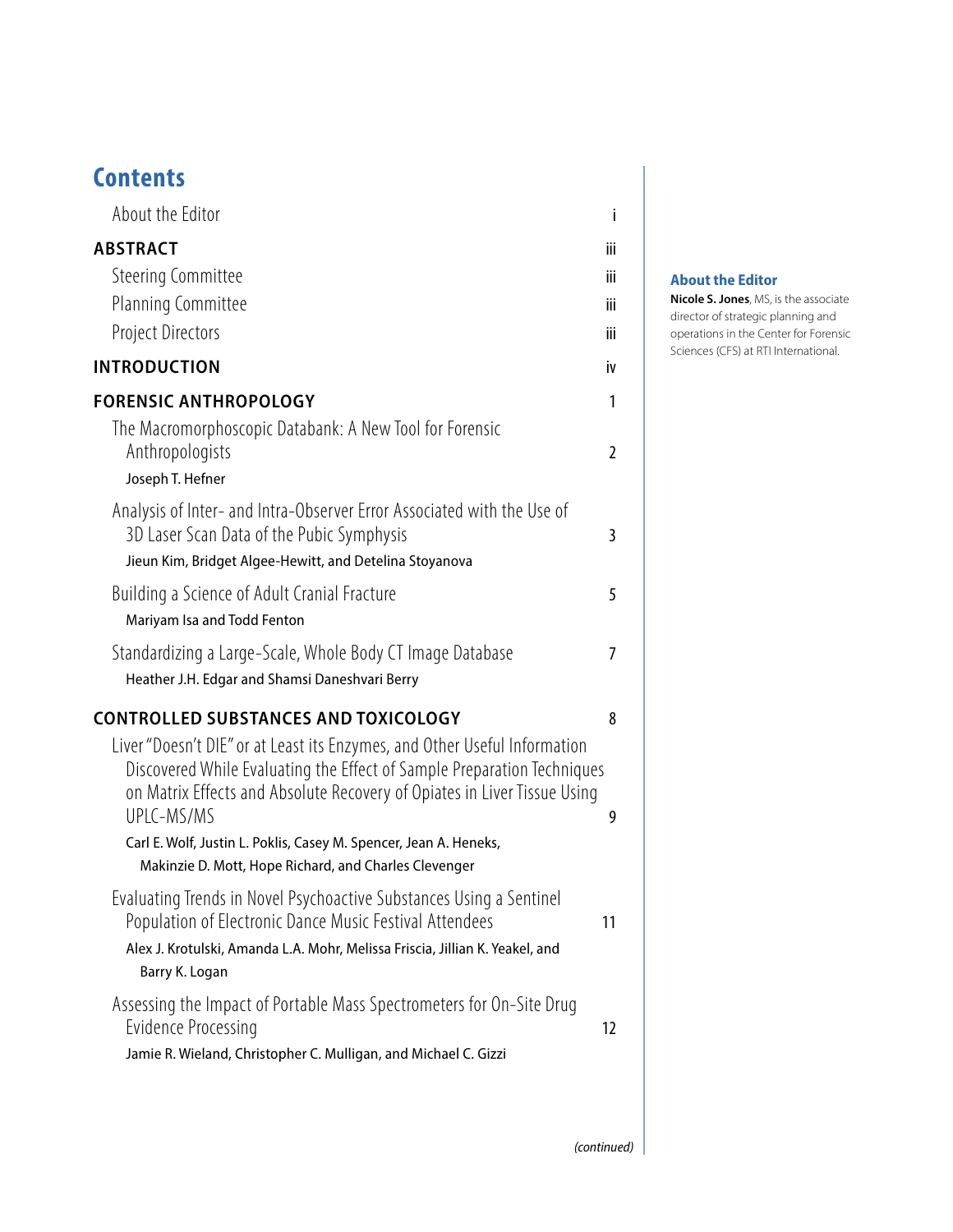# **Contents (continued)**

| Rapid Peptide Analysis Utilizing Matrix-Assisted Inlet Ionization and<br>Paper Spray Ionization Mass Spectrometry<br>Kyle E. Vircks, Jesse M. Zavala, Yibin Wang, Robert B. Cody, Warren C. Samms,<br>and Roger Kahn                                                                                                       | 13 |
|----------------------------------------------------------------------------------------------------------------------------------------------------------------------------------------------------------------------------------------------------------------------------------------------------------------------------|----|
| <b>TRACE MICROBIOME</b>                                                                                                                                                                                                                                                                                                    | 15 |
| Developing Reliable Methods for Microbial Fingerprinting of Soil<br>Evidence: Collection, Contamination, Storage, and Analysis<br>David Foran, Emily Heinz, and Alyssa Badgley                                                                                                                                             | 16 |
| Evaluating the Skin Microbiome as Trace Evidence on Common Surface<br><b>Types</b><br>David O. Carter, Jessica L. Metcalf, Se Jin Song, Zhenjiang Zech Xu, and<br>Rob Knight                                                                                                                                               | 17 |
| Forensic Geosourcing Potential of the Human Microbiome<br>Lauren Brinkac Leone, Andres Gomez, Harinder Singh, Toby Clarke,<br>Chris Greco, Manolito G. Torralba, and Karen E. Nelson                                                                                                                                       | 18 |
| Candidates of Skin Microbiomes for Human Identification<br>Bruce Budowle, Sarah E. Schmedes, and August E. Woerner                                                                                                                                                                                                         | 19 |
| <b>FORENSIC BIOLOGY/DNA</b>                                                                                                                                                                                                                                                                                                | 21 |
| Multi-locus Match Probability Dependencies<br><b>Bruce Weir</b>                                                                                                                                                                                                                                                            | 22 |
| Record Linkage of CODIS Profiles with SNP Genotypes<br>Michael D. Edge, Bridget F.B. Algee-Hewitt, Trevor J. Pemberton, Jun Z. Li,<br>and Noah A. Rosenberg                                                                                                                                                                | 23 |
| Microhaplotypes Analyzed by Massively Parallel Sequencing Are<br>Valuable Forensic Tools<br>Kenneth Kidd                                                                                                                                                                                                                   | 24 |
| Production of High-Fidelity Electropherograms Results in Improved and<br>Consistent Match-Statistics: Standardizing Forensic Validation by<br>Coupling Laboratory Data with an In Silico DNA Pipeline<br>Catherine M. Grgicak, Kelsey C. Peters, Harish Swaminathan, Ken R. Duffy,<br>Desmond S. Lun, and Jennifer Sheehan | 25 |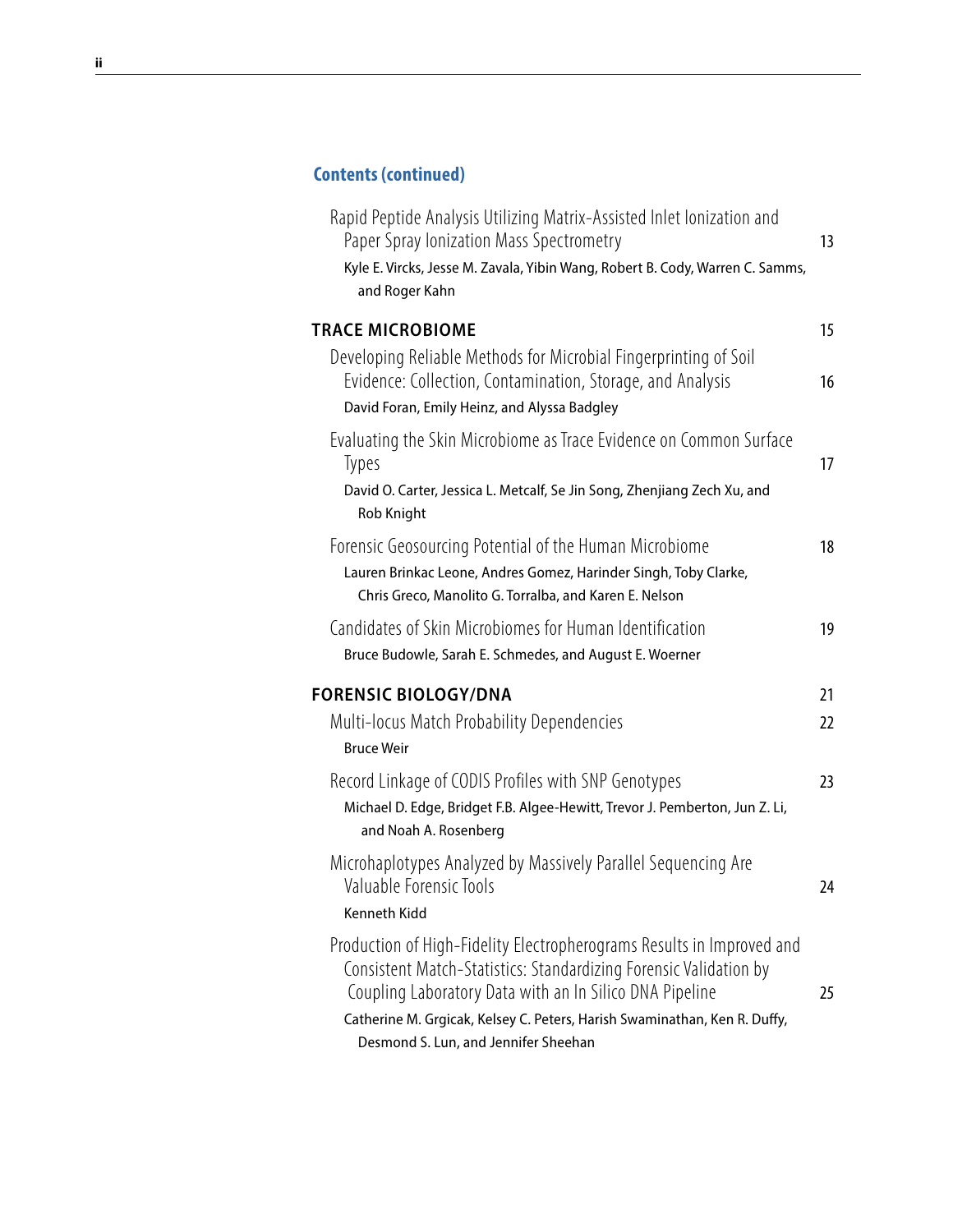# Abstract

The 2018 National Institute of Justice (NIJ) Forensic Science Research and Development (R&D) Symposium is intended to promote collaboration and enhance knowledge transfer of NIJ-funded research. The NIJ Forensic Science R&D Program funds both basic or applied R&D projects that will (1) increase the body of knowledge to guide and inform forensic science policy and practice or (2) result in the production of useful materials, devices, systems, or methods that have the potential for forensic application. The intent of this program is to direct the findings of basic scientific research; research and development in broader scientific fields applicable to forensic science; and ongoing forensic science research toward the development of highly discriminating, accurate, reliable, cost-effective, and rapid methods for the identification, analysis, and interpretation of physical evidence for criminal justice purposes.

# **Steering Committee National Institute of Justice Washington, DC**

Gregory Dutton Danielle McLeod Mihn Nguyen Frances Scott

#### **Planning Committee**

# **RTI International Research Triangle Park, NC**

Jeannine Bratts Ashley Cochran Tchad Compton Erica Fornaro Nicole S. Jones Julian Lee Lisa Malette Lauren Mangum Vicki McCall Jeri Ropero-Miller Erik Shepard Josh Vickers

### **National Institute of Justice Washington, DC**

Hannah Barcus Vanessa Castellanos Ruby Chase Gregory Dutton Chad Ernst Gerald LaPorte Jonathan McGrath Danielle McLeod Mihn Nguyen Kristin Pilgrim Frances Scott Heather Waltke

#### **Project Directors**

**RTI International Research Triangle Park, NC** Jeri Ropero-Miller

**National Institute of Justice Washington, DC** Gerald LaPorte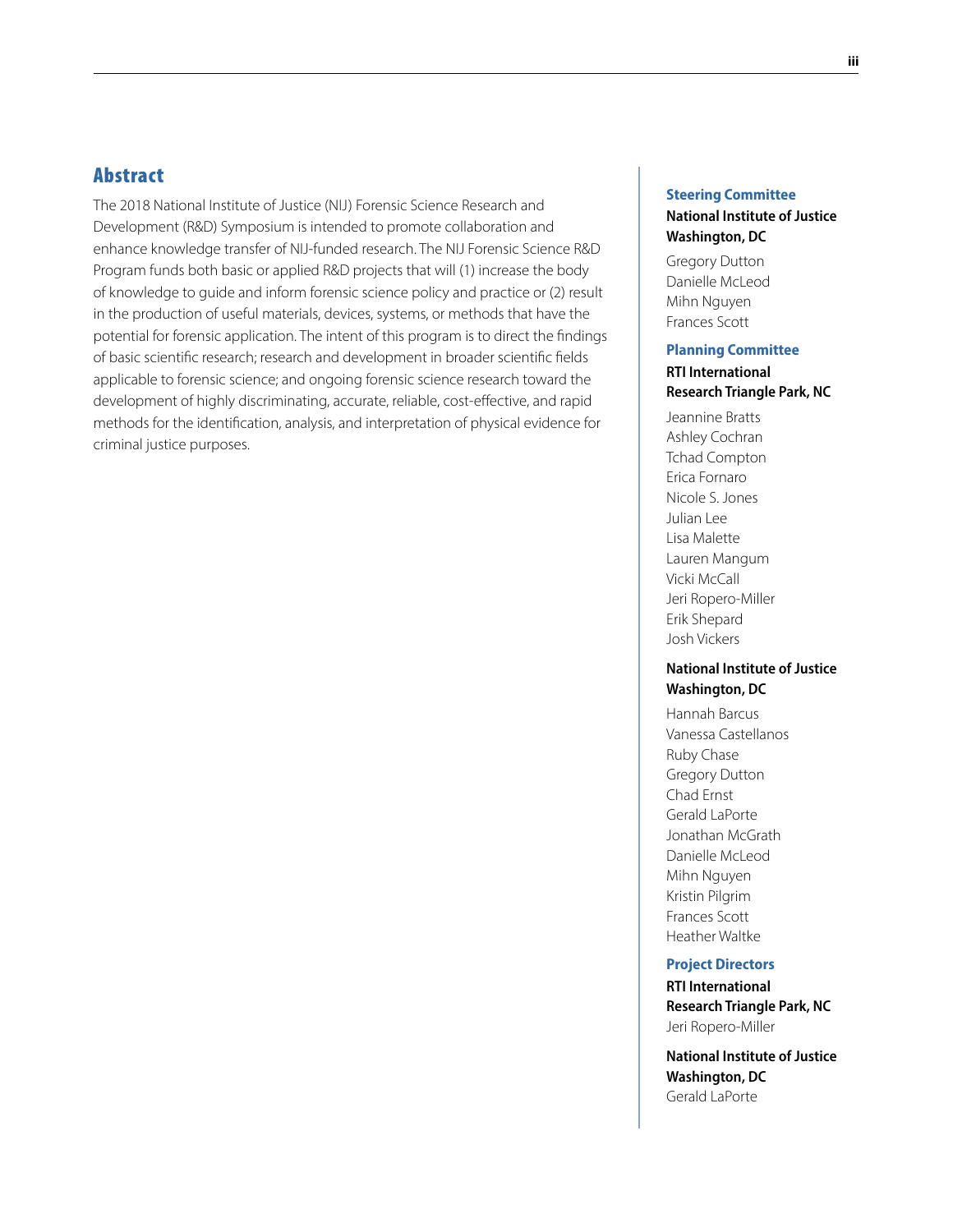# Introduction

The National Institute of Justice (NIJ) is the federal government's lead agency for forensic science research and development as well as the administration of programs that facilitates training, improves laboratory efficiency, and reduces backlogs. The mission of NIJ's Office of Investigative and Forensic Sciences (OIFS) is to improve the quality and practice of forensic science through innovative solutions that support research and development, testing and evaluation, technology, information exchange, and the development of training resources for the criminal justice community.

Through the research, development, testing, and evaluation process, we provide direct support to crime laboratories and law enforcement agencies to increase their capacity to process high-volume cases and provide needed training in new technologies. With highly qualified personnel and strong ties to the community, NIJ's OIFS plays a leadership role in directing efforts to address the needs of our nation's forensic science community.

RTI International and its academic- and community-based consortium of partnerships work to meet all tasks and objectives for the Forensic Technology Center of Excellence (FTCoE), put forward under the NIJ Cooperative Agreement No. 2016-MU-BX-K110.

The FTCoE is led by RTI International, a global research institute dedicated to improving the human condition by turning knowledge into practice. With a staff of more than 5,000 providing research and technical services to governments and businesses in more than 75 countries, RTI brings a global perspective. The FTCoE builds on RTI's expertise in forensic science, innovation, technology application, economics, DNA analytics, statistics, program evaluation, public health, and information science.

On February 20, 2018, NIJ and the FTCoE held the 2018 NIJ Forensic Science Research and Development (R&D) Symposium. This event was held in conjunction with the American Academy of Forensic Sciences' 70th Annual Scientific Meeting in Seattle, Washington. Hundreds of attendees joined us in person and online to learn about NIJ research awards given to several talented researchers spanning the forensic disciplines.

For more than a decade, NIJ has hosted an annual R&D symposium to showcase great scientific innovations and promote the transition of research into practice. NIJ supports research to advance efficiency, quality, reliability, and capacity in the criminal justice and forensic science communities; this research focuses on developing new technologies, providing proof for evidence-based practices, and evaluating findings for case investigations and legal proceedings.

This year, members of the NIJ R&D team—including program managers Gregory Dutton, Danielle McLeod-Henning, Minh Nyugen, and Frances Scott—worked to create a phenomenal research agenda. The full-day program included 18 presenters and their researcher partners, representing 16 NIJ awards; these awards were received during a 4-year period (2013–2016). The two morning sessions comprised Forensic Anthropology and Controlled Substances and Toxicology; the afternoon sessions covered Trace Microbiome and Forensic Biology/DNA.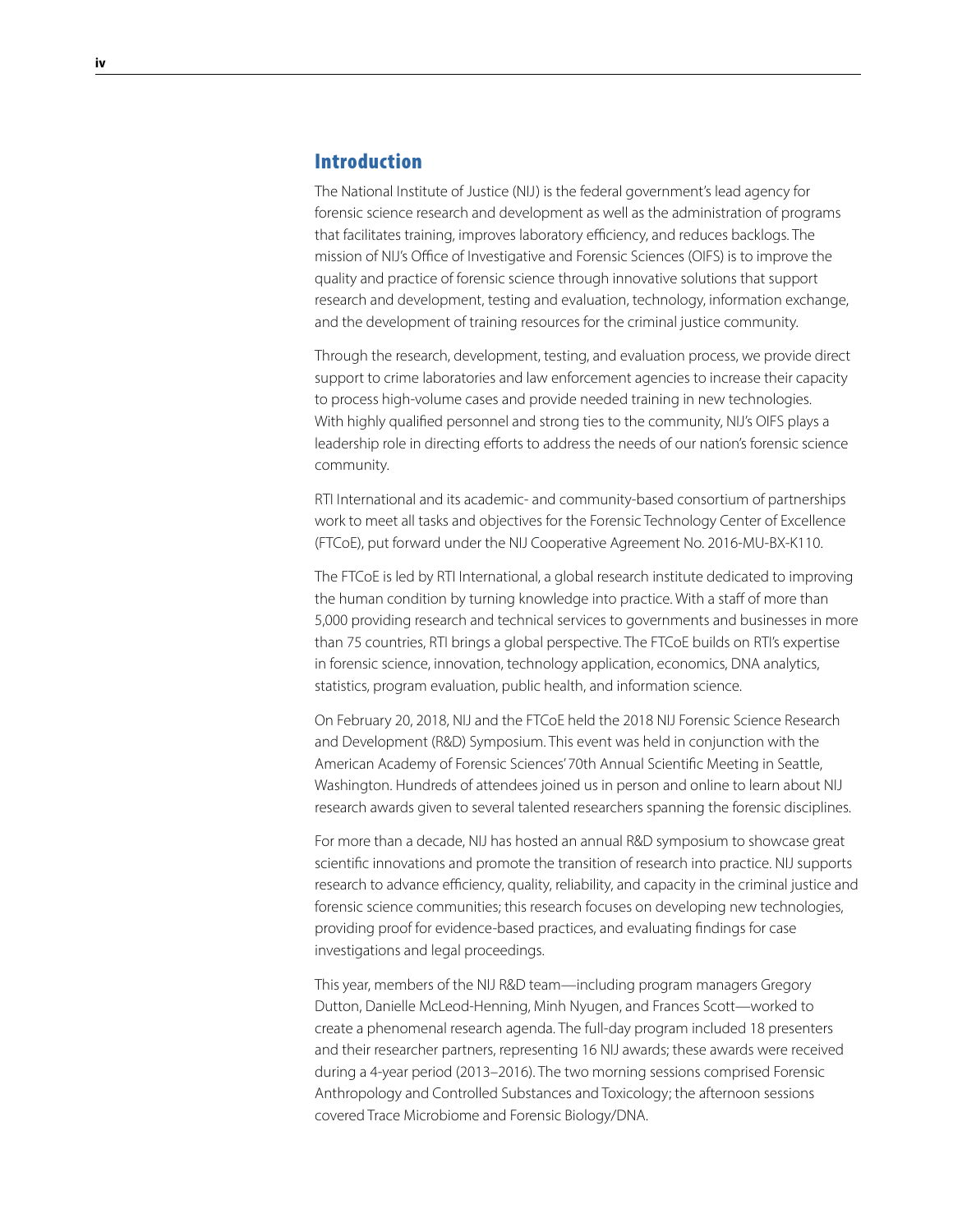# FORENSIC ANTHROPOLOGY

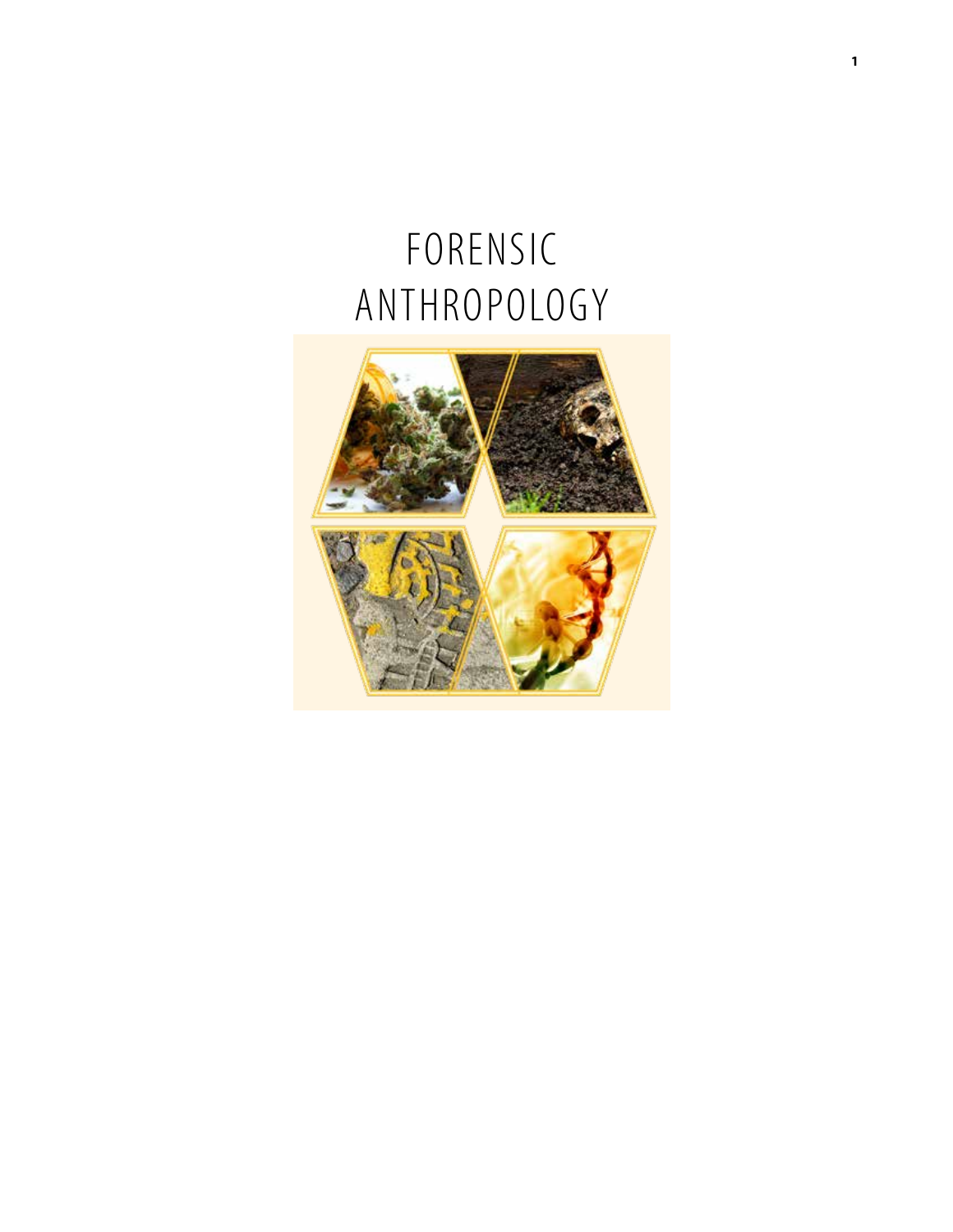State University

**Joseph T. Hefner, PhD, D-ABFA**  Department of Anthropology, Michigan

# **The Macromorphoscopic Databank: A New Tool for Forensic Anthropologists**

#### **2015-DN-BX-K012**

The purpose of this research is to address a substantial gap in best practice in forensic anthropology. That is, very little reference data are publicly available for the objective analysis of macromorphoscopic traits in assessing ancestry. Consequently, forensic anthropologists rely on their own experience or outdated methods having very little empirical support to estimate a fundamental component of the biological profile. This approach provides no error rates and is not verifiable because it is not replicable, resulting in post hoc trait selection, experience-based justifications, and anecdotal expert judgment with no empirical support.

This presentation addressed this issue by introducing the Macromorphoscopic Databank (MaMD). The purpose of any databank is to serve as a repository of data and to make those data accessible to many end users or practitioners. To that end, the MaMD serves as a repository for macromorphoscopic trait data obtained primarily from recent and well-documented forensic cases or donated skeletal material. To facilitate data sharing and to maximize analytical output, the databank comprises relational databases housing not only macromorphoscopic trait scores, but also demographic data on each decedent. These data include but are not limited to age at death, sex, stature, ancestry, place of birth, occupation, and self-identified ancestry (social race). All data are maintained in these relational databases on a central server, using a database platform to perform the essential managerial and analytical functions necessary for data management.

The MaMD is populated using Macromorphoscopic Traits (v. 1.61), a newly developed data collection program for 17 macromorphoscopic traits. The end user provides provenience information after data are collected, retaining trait scores to a sample-specific database for subsequent submission to the MaMD. The MaMD currently contains macromorphoscopic trait data for 6,670 individuals. Examples of populations for which data are available include samples of modern American black and white, Hispanic, Guatemalan, Colombian, Fijian, Thai, Japanese, Pacific Islander, and Peruvian.

The MaMD and a forthcoming analytical program using classification algorithms appropriate for categorical data will be available for wider use following extensive beta testing, method validation, and inter- and intraobserver error tests. Forensic anthropology laboratories (applied and academic) are encouraged to help validate and beta test this research through a datasharing model similar in scope and function to the Forensic Anthropology Databank. Further refinement of several classification algorithms and the user interface for the analytical program will be completed within the next year.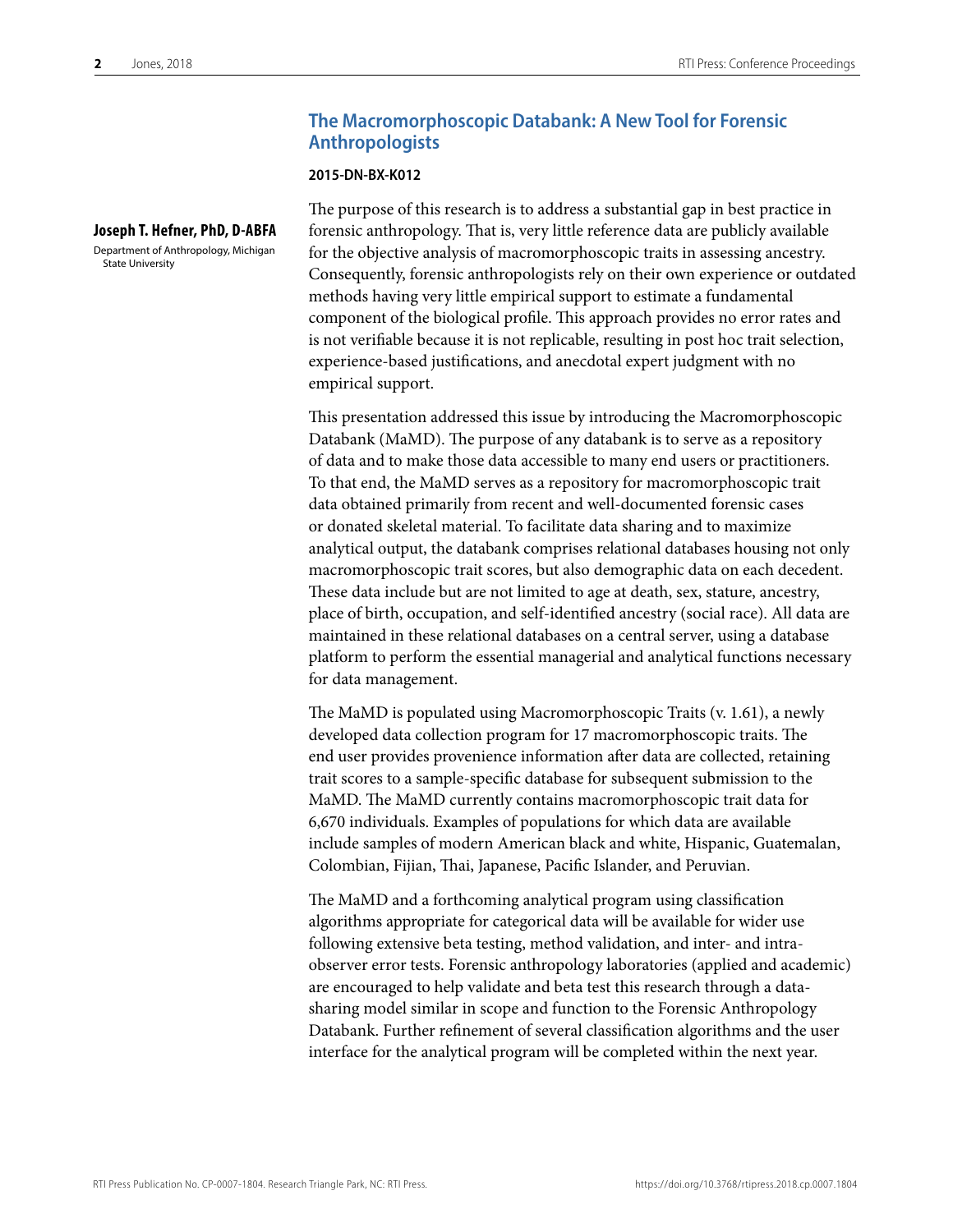# **Analysis of Inter- and Intra-Observer Error Associated with the Use of 3D Laser Scan Data of the Pubic Symphysis**

### **2015-DN-BX-K010**

In age-at-death estimation based on visual assessment, objective evaluation and correct diagnosis of age-related skeletal traits are crucial to achieving accurate and reliable age estimates. Nevertheless, the traditional, phase-based methods have been reported to yield inconsistent age estimates both within and between observers.1,2 The reasons for these discrepancies lie in the fact that accurate macromorphoscopic analysis depends heavily on the interpretation of qualitative trait descriptions, conformity of the bone, and experience of the observer.

Recently, Slice and Algee-Hewitt<sup>3</sup> and Stoyanova et al.<sup>4,5</sup> have introduced three fully computational methods using 3D laser scans of the pubic symphysis that minimize subjectivity in age estimation by reducing both the effects of observer experience in skeletal-trait assessment and methodological bias. However, the reproducibility of these methods has not been fully explored. This is of concern because there is potential for introducing error in the scanning and editing of the raw scans at different times by different observers. In response to this concern, the current study evaluated the repeatability of these novel methods by assessing intra-scan variation, within-/between-observer differences in scan editing, and the impact on age estimation.

The test data represent triplicate scans of the Suchey-Brooks' (SB) male casts, taken using a 3D desktop laser scanner by a single observer (n=36). Four different observers with various experience levels and training backgrounds independently edited the three sets of the raw scans using the scanner's accompanying software. From the edited scans, shape measures were computed via the subarachnoid hemorrhage (SAH)-Score method,<sup>3</sup> the thin plate splines/ bending energy (TPS/BE) method, $4$  and the ventral curvature (VC) method.<sup>5</sup> These measures were subjected to various regression models to obtain age estimates for each replicate scan per observer. Finally, a series of the intraclass correlation coefficient was calculated to evaluate observer reliability in scan editing. Extra editing conditions were tested to simulate the situation where the practitioner misidentifies age-related traits because of unfamiliarity with the scan editing protocol. A set of the SB casts was edited with different widths of the margin (2 mm vs. 4 mm vs. 1 cm) left around the symphyseal face and with/without the pubic tubercle, which may affect the VC values as it protrudes ventrally.

Results of this study demonstrate that the raw scans were edited consistently within and between observers and the derived shape measures and age estimates were in excellent agreement among observers. For the test of improper scan editing, simulated with various margin widths, the methods were robust enough to produce consistent and accurate age estimates with an exception of the faces with 1 cm margin. Interestingly, the inclusion of the pubic tubercle for the shape

# **Jieun Kim, PhD,1**  Bridget Algee-Hewitt, PhD,2 and

Detelina Stoyanova, PhD1,3

- 1 Department of Scientific Computing, Florida State University
- 2 Department of Biology, Stanford University
- 3 Department of Mathematics and Statistics, University of North Carolina at Charlotte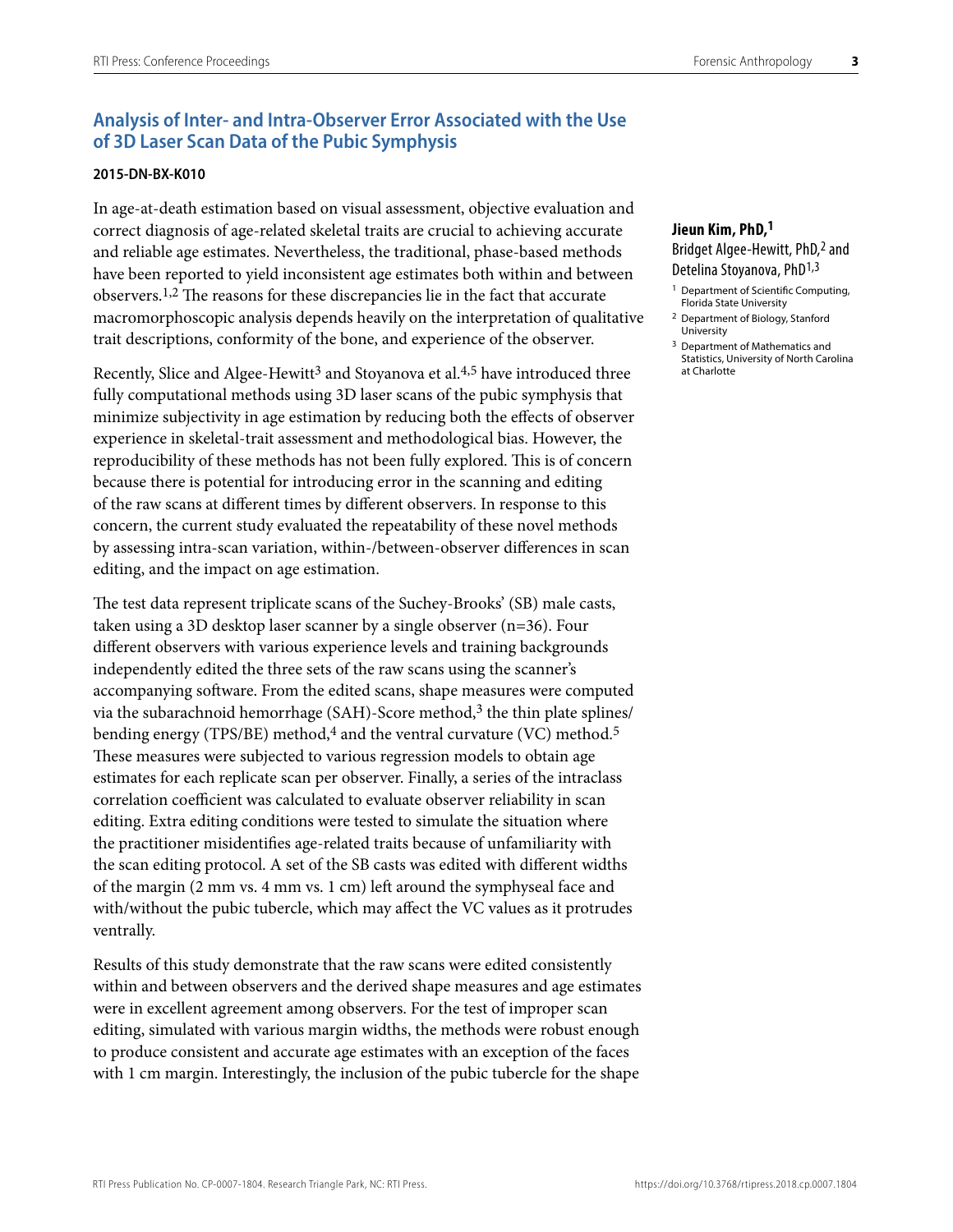analysis did not necessarily yield inaccurate age estimates for the VC method, while it produced significant differences between the documented chronological age and age estimates of the SAH-Score and TPS/BE methods and the two multivariate regression models. These results show high repeatability of the computational methods regardless of the level of observer experience or training background and support using a 3D laser scanner and scanned images to aid in resolving the issue of subjectivity.

# **References**

- 1. Kimmerle, EH, Prince DA, Berg GE. Inter‐observer variation in methodologies involving the pubic symphysis, sternal ribs, and teeth. J Forensic Sci. 2008;53(3):594-600.
- 2. Shirley, NR, Ramirez Montes, PA. Age estimation in forensic anthropology: quantification of observer error in phase versus component-based methods. J Forensic Sci. 2015;60(1):107-111. https://doi.org/10.1111/1556-4029.12617.
- 3. Slice DE, Algee-Hewitt BF. Modeling bone surface morphology: a fully quantitative method for age-at‐death estimation using the pubic symphysis. J Forensic Sci. 2015;60(4):835-43.
- 4. Stoyanova D, Algee‐Hewitt BF, Slice DE. An enhanced computational method for age‐at‐death estimation based on the pubic symphysis using 3D laser scans and thin plate splines. Am J Phys Anthropol. 2015;158(3):431-40.
- 5. Stoyanova D, Algee‐Hewitt BF, Kim J, Slice DE. A fully computational framework for age-at death estimation from the adult skeleton: surface and outline analysis of three-dimensional laser scans of the pubic symphysis. J Forensic Sci. 2017;62(6):1434-4. https://doi.org/10.1111/15564029.13439.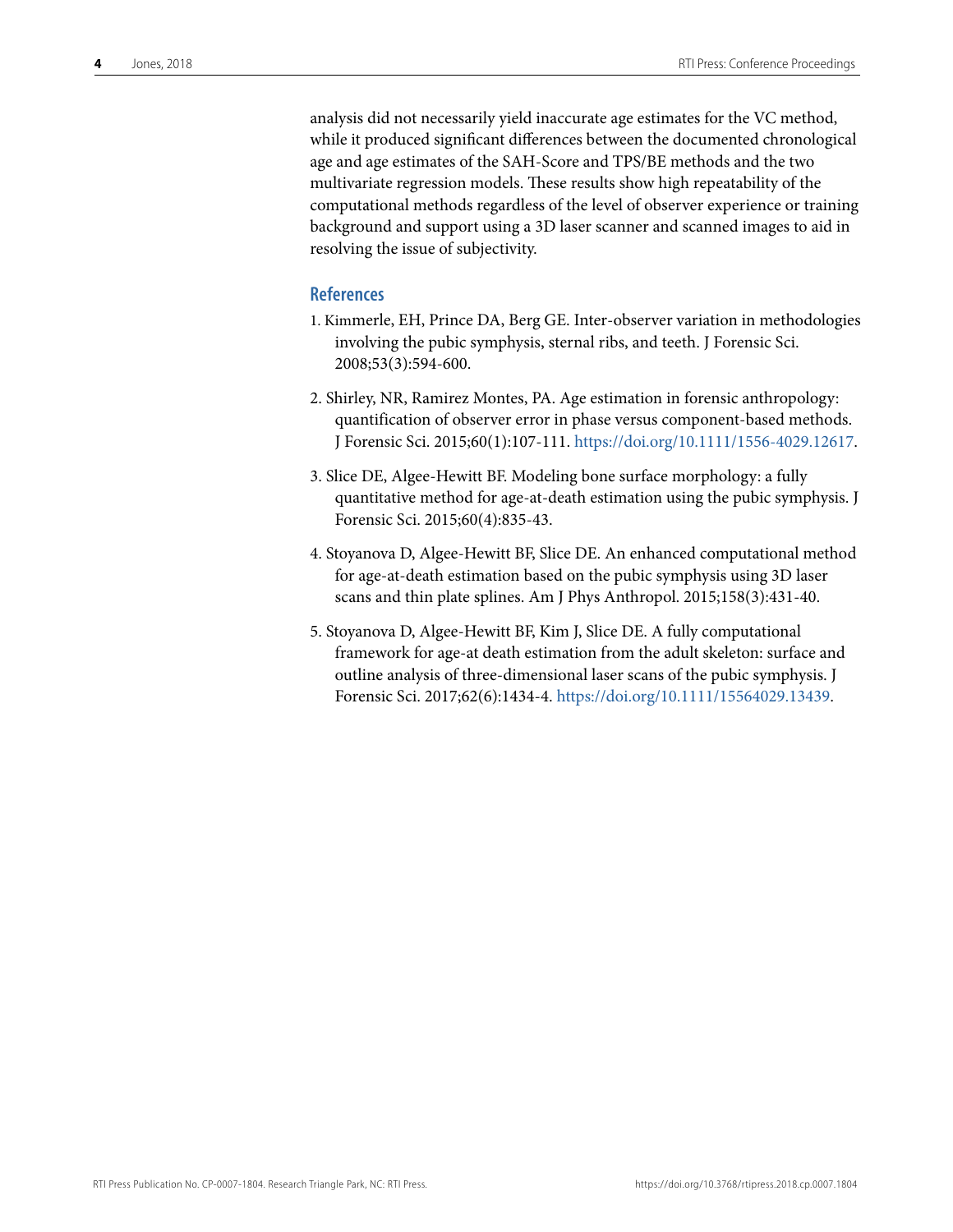# **Building a Science of Adult Cranial Fracture**

### **2015-DN-BX-K013**

We presented key findings in new research on adult cranial fracture and potential implications for analyzing forensic cases involving blunt force cranial trauma. The fields of forensic anthropology and pathology currently lack guidelines for making forensically significant assessments about implement type, impact energy, location of impact, and number of impacts based on cranial fracture patterns. In practice, these assessments are often based on practitioners' past case experience and on post hoc applications of biomechanical principles, rather than scientifically informed methods compliant with Daubert standards. In the absence of hypothesis-driven, experimental studies confirming links between injury scenario and fracture pattern, the work of even highly experienced practitioners may be called into question in a court of law.

This research used adult human cadaver heads in a series of biomechanical impact experiments documenting the influence of several forensically relevant impact variables on cranial fracture patterns. Our three primary objectives were to document (1) the influence of implement on the initiation, propagation, sequence, and pattern of cranial fracture; (2) the influence of input energy on these same parameters; and (3) patterns of cranial fracture following sequential blows. The ultimate goal of this project was to provide a body of experimental evidence as a resource for practitioners to make more accurate interpretations of adult cranial fractures.

We performed cranial impact experiments using a pneumatic impact system designed to simulate a blow to the head of an upright individual using three aluminum impactors selected to approximate the shapes of objects commonly implicated in forensic cases: a brick, a baseball bat, and a hammer. The effects of impact energy were investigated in two phases of testing: the first with impacts performed at a base energy level and the second at a high energy level. Each impact experiment was filmed with a high-speed camera that captured fracture initiation and propagation at 10,000 frames per second.

The data set consists of measured and calculated mechanical variables, highspeed video footage of fracture initiation and propagation following impact, photographic and diagrammatic representations of fracture patterns after each impact, and anthropological assessment of ectocranial and endocranial fracture patterns after three sequential impacts.

This research represents a major shift in understanding of cranial fracture initiation and propagation. A key finding of this research is that cranial fractures can initiate in one or more locations peripheral to the point of impact. Additionally, peripherally initiated cranial fractures do not always propagate back to the point of impact, resulting in fractures concentrated remote from the impact site. This finding contradicts recent, widely cited sources in the literature that assert fractures always initiate at the point of impact.

**Mariyam Isa** and Todd Fenton, PhD

Michigan State University Department of Anthropology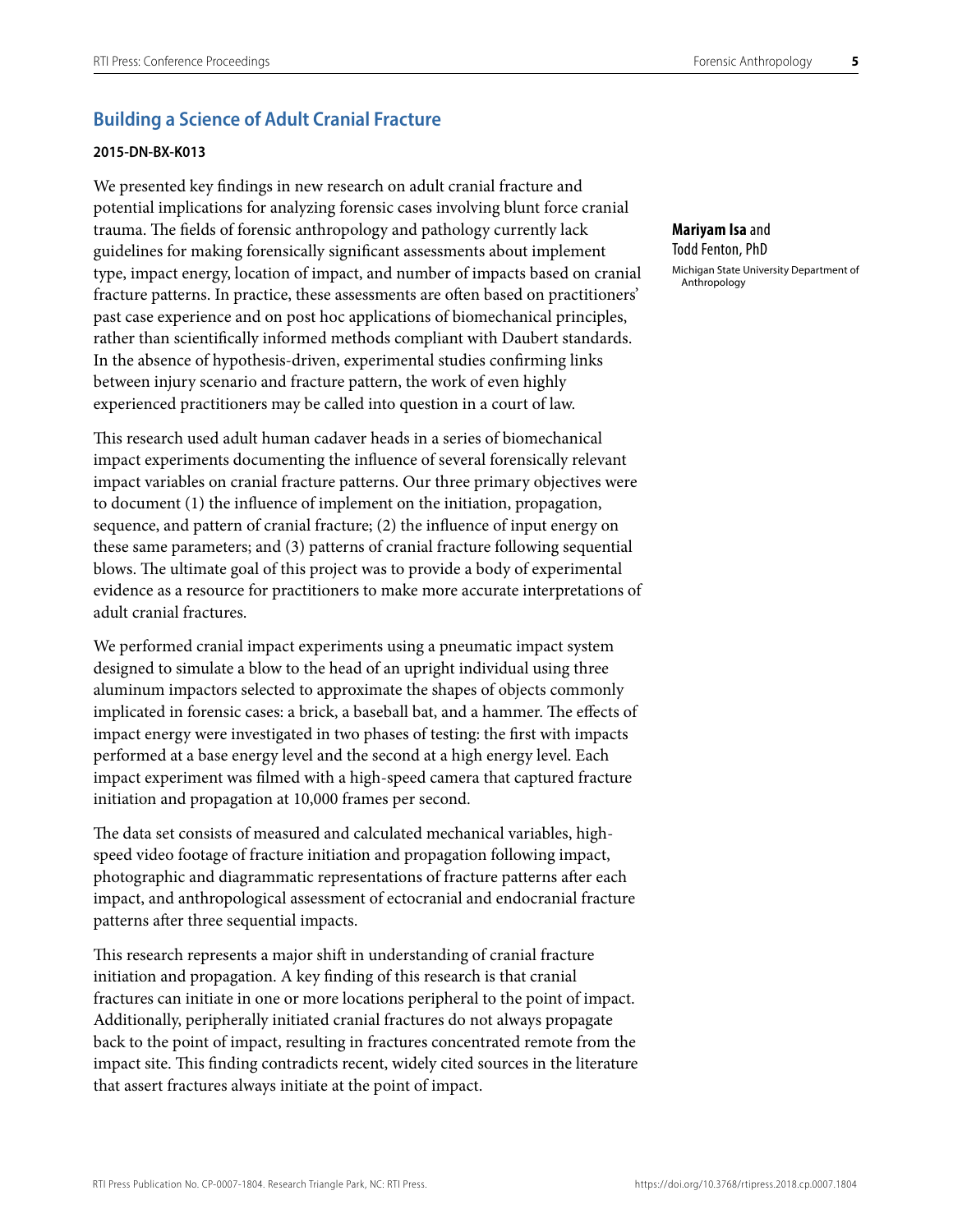This presentation highlighted the implications of these results and this research for forensic trauma analysis. Trauma analyses guided by the flawed assumption that fractures occur only at the point of impact result in inaccurate assessments regarding the location of impact and may lead to overestimations of number of impacts.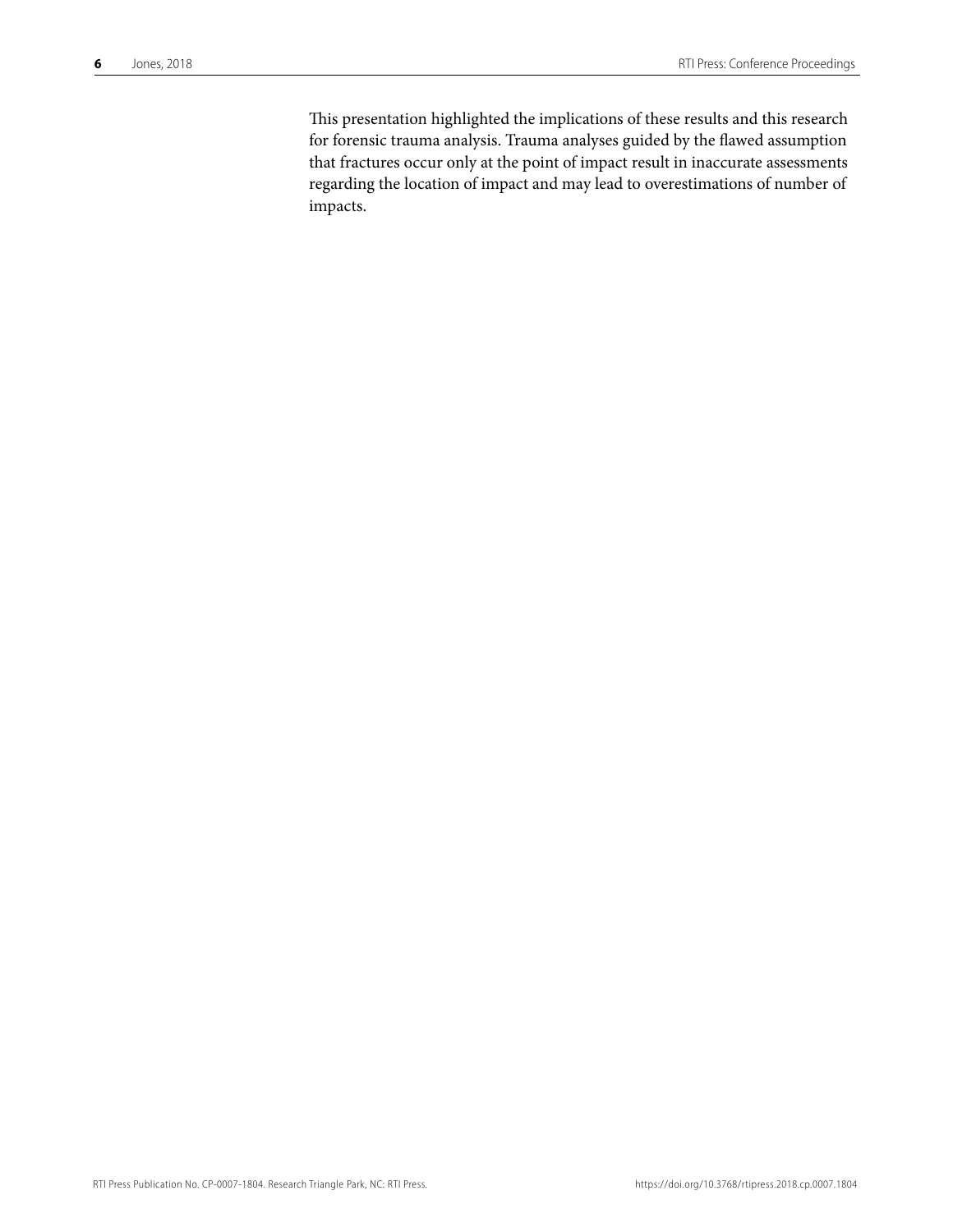# **Standardizing a Large-Scale, Whole Body CT Image Database**

### **2016-DN-BX-0144**

In 2016, a National Institute of Justice grant was awarded to the Center for Forensic Imaging in the Office of the Medical Investigator (OMI), a statewide, centralized medical examiner's office for New Mexico, to create a free-access Decedent CT Database, which will make 15,250 whole-body computed tomography scans (CTs) available to the research public. Work is currently underway to populate the new database. Populating the database presents numerous challenges in that the majority of fields within the database are free-text fields without any limitations. As a result, even sex can be recorded in multiple ways (e.g., "Male," "male," "M," "m"), limiting the ability of future researchers to query efficiently. To combat this issue, the CT database being developed will use data standards, terminologies, and classification systems.

A step-by-step process is under way to determine the best standards to implement. First, we are searching the Unified Medical Language System to identify all of the standards for a particular concept (e.g., race) that exist. Second, each standard is then identified and compared for usefulness in this particular database. Standards can be implemented as is, modified, or rejected. If all current standards are rejected for use in the database (or none are found), a new standard will be proposed and implemented.

The free-access Decedent CT Database is slated to be available by the end of 2018.

# **Reference**

1. US Census Bureau. 2010 US Census. 2010 [cited 2011 January 19, 2011]; Available from: http://2010.census.gov/2010census/pdf/2010\_Questionnaire\_Info.pdf.

# **Shamsi Daneshvari Berry,**  PhD, MS, CPHI<sup>1,2</sup> and Heather J.H. Edgar, PhD, <sup>1,3</sup>

- 1 University of New Mexico, Albuquerque, NM
- 2 University of Mississippi Medical Center, Jackson, MS
- 3 Office of the Medical Investigator, Albuquerque, NM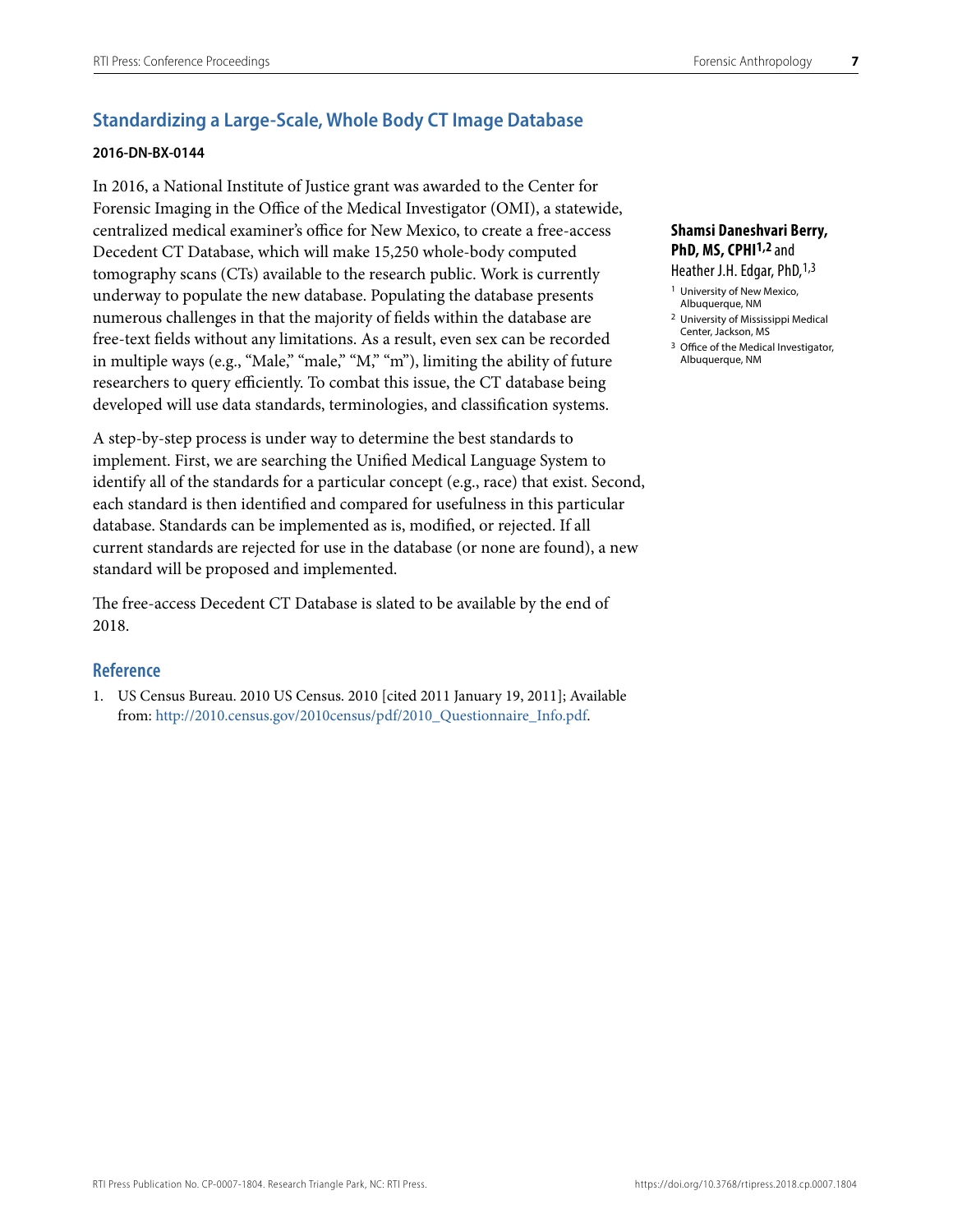# CONTROLLED SUBSTANCES AND TOXICOLOGY

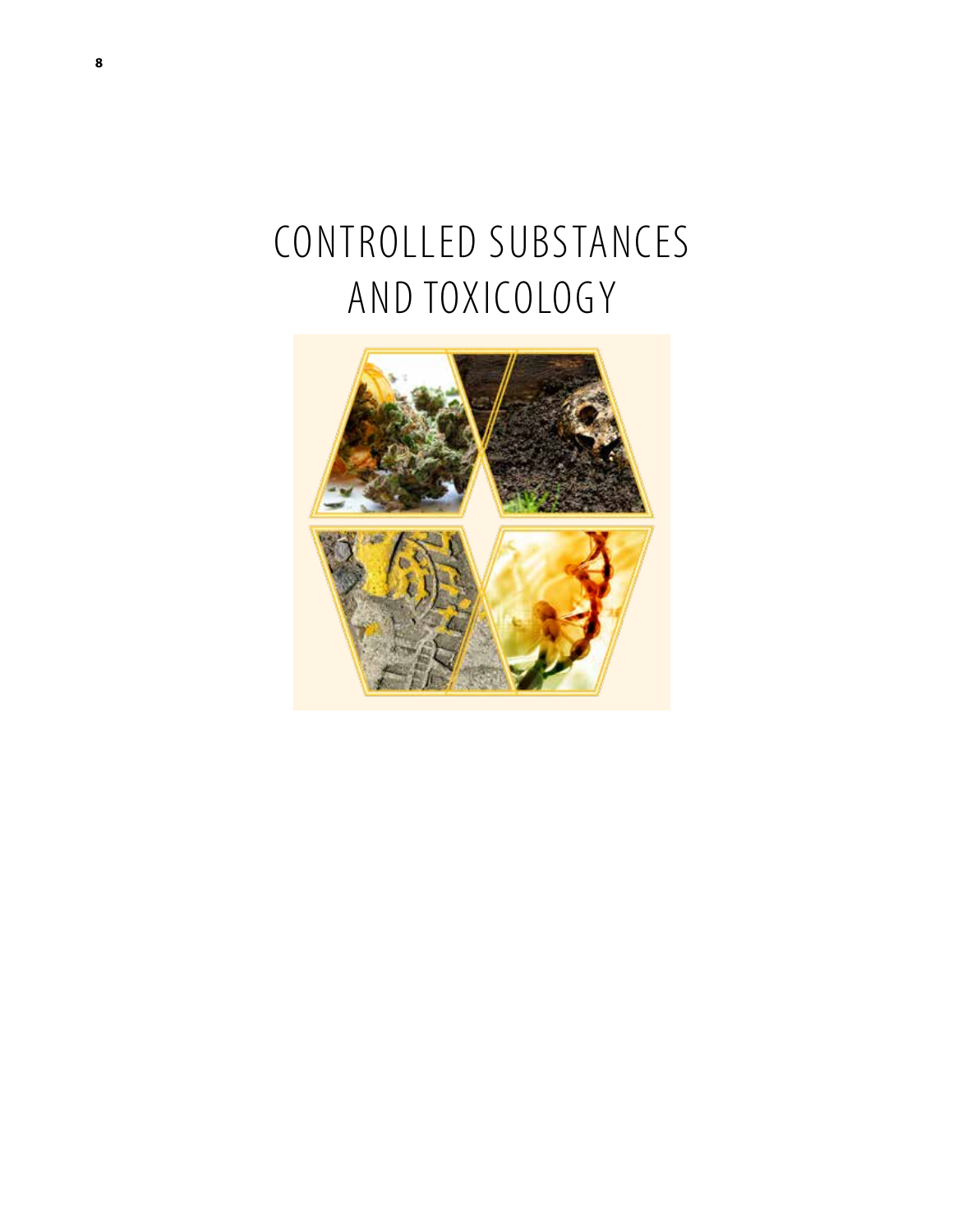# **Liver "Doesn't DIE" or at Least its Enzymes, and Other Useful Information Discovered While Evaluating the Effect of Sample Preparation Techniques on Matrix Effects and Absolute Recovery of Opiates in Liver Tissue Using UPLC-MS/MS**

#### **2016-DN-BX-0148**

With the "opioid crisis" currently occurring in the United States, the ability to analyze biological specimens for opiates (i.e., heroin and oxycodone) and opioids is very important. Blood is the most common sample analyzed for drug concentration. In forensic toxicology, blood is collected from a living person for human performance testing cases and analyzed as whole blood. However, in postmortem cases, blood is no longer a true whole blood because bodily processes have stopped. Blood in the thoracic and abdominal cavity can become contaminated as a result of postmortem redistribution. This contamination can affect the determination of manner and cause of death, which can have dire criminal and/or civil consequences. Analysis of the liver in conjunction with blood is a routine way to circumvent this issue. Disadvantages of analyzing the liver are the interferences by protein and fatty matrices and potential putrification. These disadvantages necessitate effective cleanup or sample preparation before analysis of the liver.

Newer sample preparation techniques are primarily designed for blood or urine analysis, and the use of difficult matrices such as the liver has occurred without the complete understanding of the effects of the liver on the analysis of the drug(s) of interest. The newer sample preparation techniques are predominantly based on traditional techniques with manufacturers' improvements. These improvements include solid-phase extraction, liquid-liquid extraction, and filtration. However, these techniques have limited published data regarding tissue matrices such as the liver. For these techniques to be effectively used for liver analysis, matrix effects and absolute recovery must be evaluated. We evaluated these techniques using opiates (codeine, hydrocodone, hydromorphone, morphine, oxycodone, oxymorphone, and 6-acetylmorphine [6AM], a heroin metabolite) as the model class of drugs. The sample preparation techniques evaluated were performed following manufacturers' guidelines whenever possible or using a laboratory validated liquid-liquid extraction technique. Prepared liver samples were analyzed using a previously validated ultra-performance liquid chromatography-mass spectrometry (MS)/MS method.

We discovered that liver homogenates fortified with 6AM contained no detectable concentrations of 6AM after a couple of hours. After several attempts and much research, it was determined that while the liver hepatocyte may die in a couple of days, the liver enzymes within the hepatocyte are still active for at least 4 months when stored frozen. While the majority of the sample preparation techniques had a published or recommended protocol for use with tissue samples, the results varied greatly among the methods evaluated. The observed

#### **Carl E. Wolf, PhD, MS,1,2**

Justin L. Poklis, BS, 3 Casey M. Spencer, BS,2 Jean A. Heneks, BS,2 Makinzie D. Mott, MD,1 Hope Richard, MD,<sup>1</sup> and Charles Clevenger, MD, PhD1

- 1 Department of Pathology, Virginia Commonwealth University
- 2 Department of Forensic Science, Virginia Commonwealth University
- 3 Department of Pharmacology and Toxicology, Virginia Commonwealth University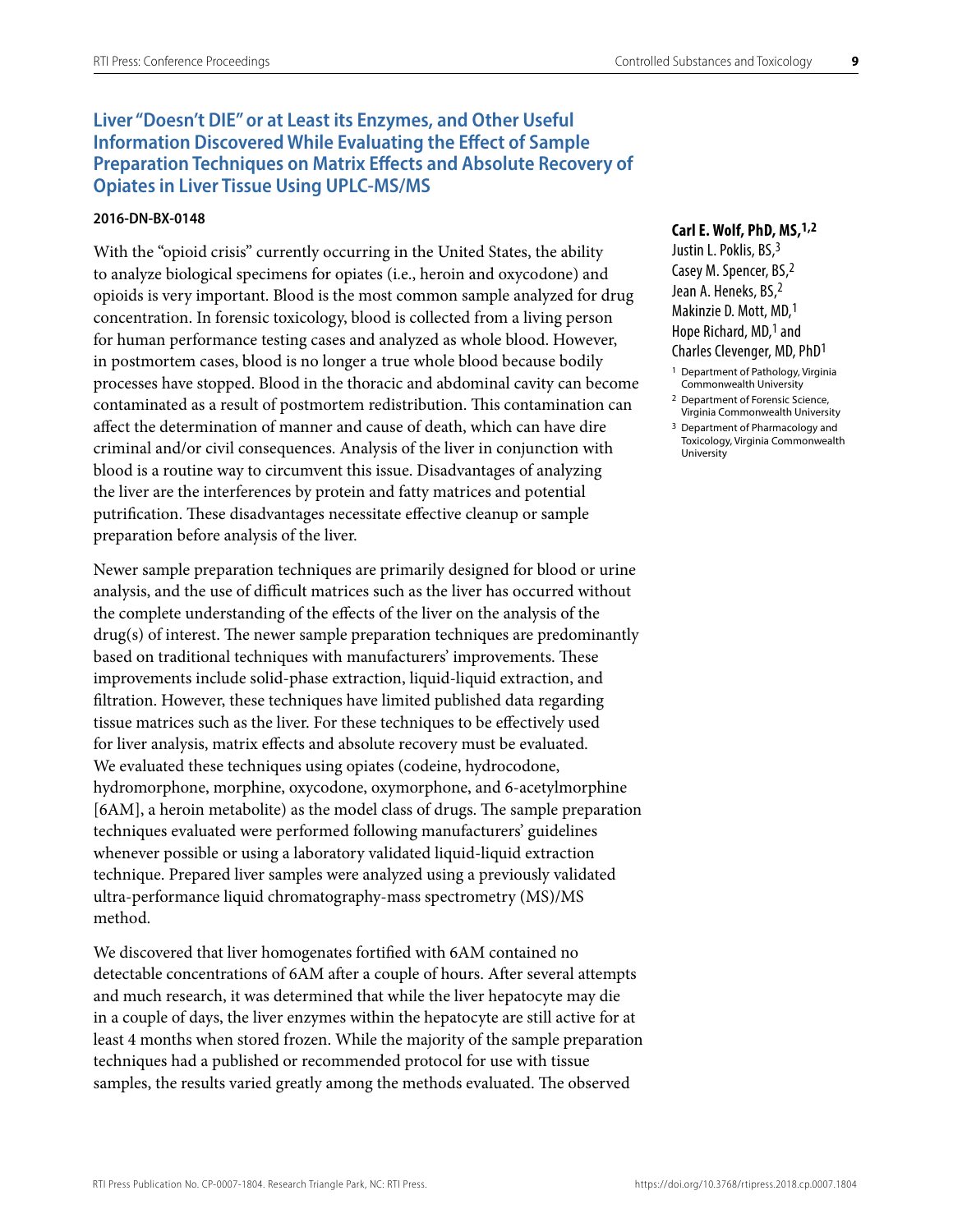matrix effects varied between −35% and +50%, and recoveries varied between 30% and 122%. These variations were even observed between different opiates analyzed using the same sample preparation technique.

The liver is a difficult matrix to analyze. Sample preparation is not as simple as for blood or urine, and even chemically similar drugs do not always extract similarly. We observed that not all sample preparation techniques are effective or reliable for extracting opiates from liver tissue.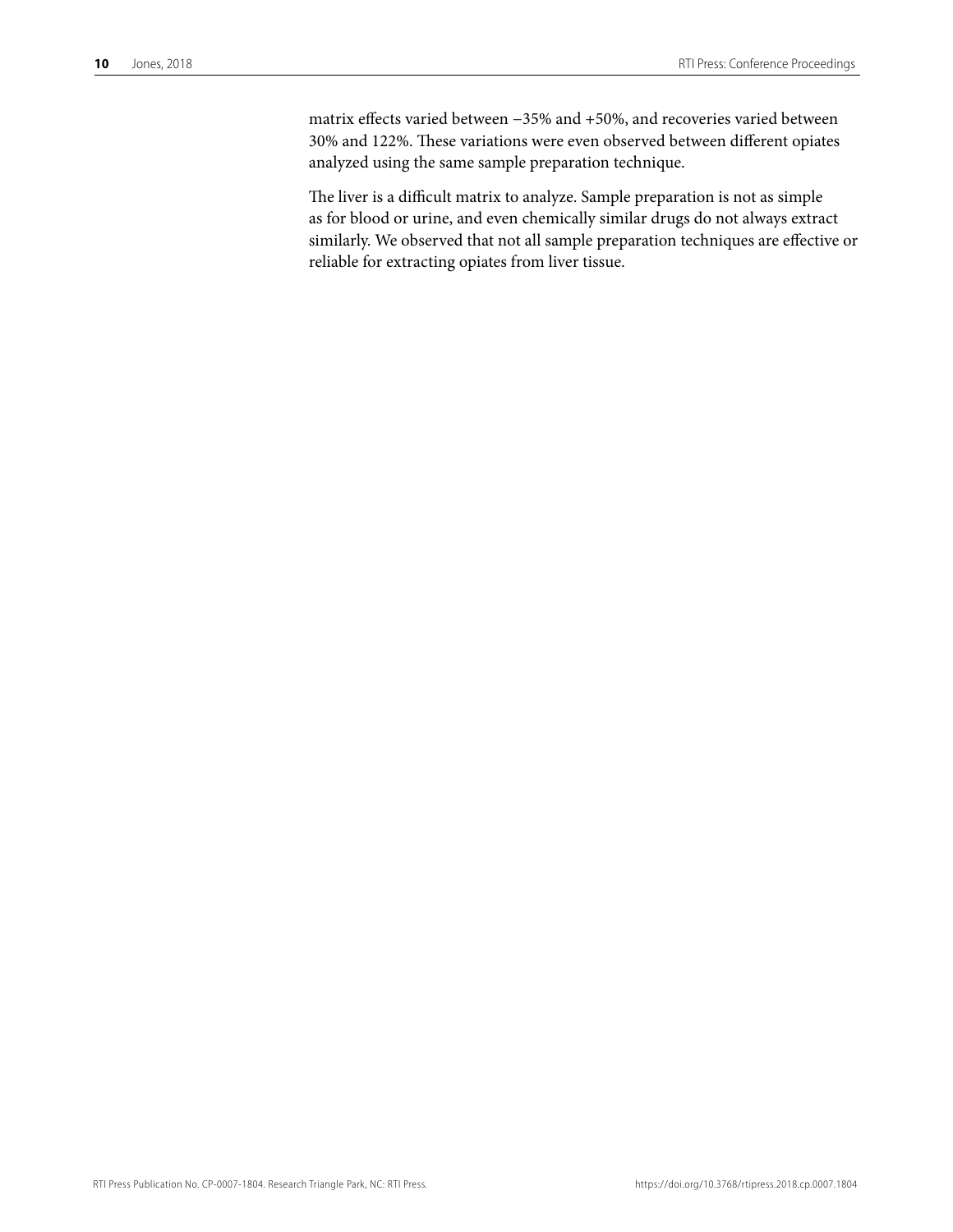# **Evaluating Trends in Novel Psychoactive Substances Using a Sentinel Population of Electronic Dance Music Festival Attendees**

#### **2015-IJ-CX-K012**

Novel psychoactive substances (NPSs), ingested for their euphoric and stimulating effects, have become widely circulated at electronic dance music (EDM) festivals and have had several adverse events associated with their use at festivals in the United States. Many of these products have been found to contain unregulated phenethylamines, cathinones, and synthetic cannabinoids. The range of NPSs currently available on the market has continued to grow because of their widespread availability over the Internet and constant variation in product composition to circumvent changes in legislation.

We conducted a longitudinal study of drug use by attendees at three major EDM festivals in the United States between 2014 and 2017. Each year, our peer recruiters contacted participants outside the venue and solicited survey participation and provision of a biological sample to compare their admitted drug use with actual drug use and to identify novel emerging substances and metabolites of these substances in these fluids.

The evolution of oral fluid as a suitable biological matrix for drug detection coupled with the ease of sample collection provided the ability to collect a larger sample set. Between three sample collections, 1,067 oral fluid samples were collected. Our survey responses suggest as many as 79% of attendees at the events we studied admitted to recent drug or alcohol use. The most common response was alcohol (49%), and the second most common answer was marijuana (31%), followed by "molly" (10%), "MDMA" (methylenedioxymethamphetamine) (3%), and "ecstasy" (2%), the latter three accounting for a total of 15% of responses.

Across all years, the diversity of NPSs confirmed in biological specimens has continued to evolve. NPSs confirmed in 2014—such as alpha-PVP, methylone, and 4-fluoroamphetamine—have decreased in positivity, with compounds such as ethylone, dibutylone, butylone, and n-ethyl pentylone positivity increasing, along with the resurgence in positivity for MDMA. Positivity rates also generally increase over the days of the festival, with the last day having the highest positivity for NPSs. Related to the survey results, there is a large discrepancy between the users believing they are ingesting the NPSs and NPSs being confirmed in their biological samples.

These results stress the importance of updating laboratory-based methods for detecting emerging drugs, the ability to distinguish between isomeric NPSs, and the utility of this target population for monitoring trends.

#### **Alex J. Krotulski, MSFS,1**

Amanda L.A. Mohr, MSFS,1 Melissa Friscia, MSFS, <sup>1</sup> Jillian K. Yeakel, MSFS,<sup>2</sup> and Barry K. Logan, PhD, F-ABFT<sup>1,3</sup>

<sup>1</sup> Center for Forensic Science Research and Education at the Fredric Rieders Family Foundation, Willow Grove, PA

<sup>2</sup> Lehigh Valley Toxicology, Bethlehem, PA

<sup>3</sup> NMS Labs, Willow Grove, PA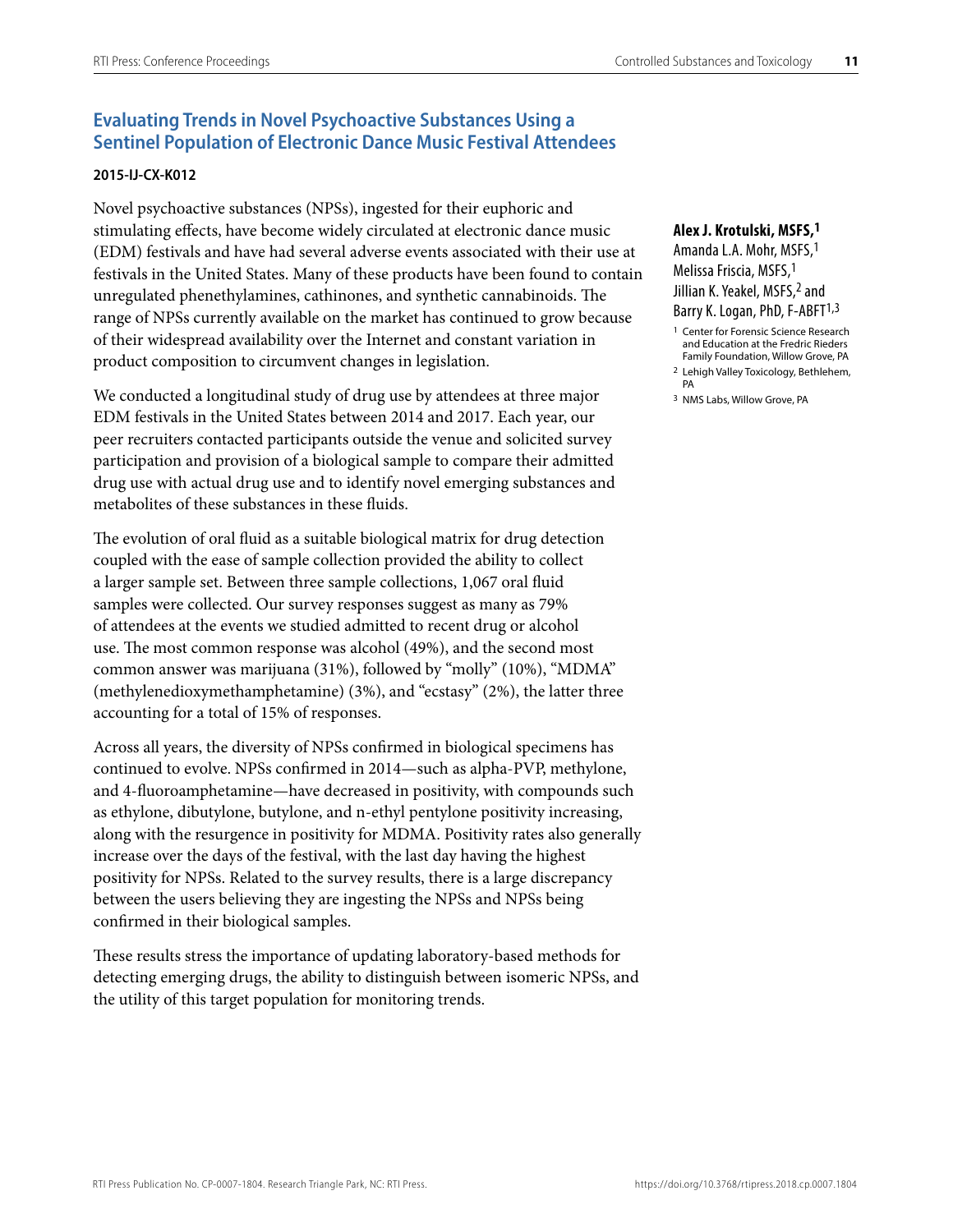# **Assessing the Impact of Portable Mass Spectrometers for On-Site Drug Evidence Processing**

#### **2015-IJ-CX-K011**

Forensic evidentiary backlogs are indicative of the growing need for costeffective, high-throughput instrumental methods. One such emerging technology that shows promise in meeting this need, while also allowing on-site investigation, is portable mass spectrometric (MS) instrumentation, particularly instrumentation that enables the coupling of rapid, ambient ionization methods. Such technology has the potential to assess the probative value of chemical evidence at the crime scene, requiring only pertinent samples to be sent to off-site laboratories for confirmation, which eases the burden of casework and therefore reduces the magnitude of backlogged evidence. Screening of physical evidence at the crime scene also has the capability to rapidly determine whether a criminal investigation is needed and to provide law enforcement personnel with necessary information in a timely manner, which in many cases is crucial.

Through National Institute of Justice funding, a cross-disciplinary team of researchers developed direct-evidence screening methods on a commercially available, portable MS system, culminating in a fieldable instrument that is simplistic in operation, yet robust to the needs of today's forensic and law enforcement practitioners. A rigorous analytical validation using common and emerging illicit chemicals was performed to ensure that reliable and reproducible use by nontechnical operators is feasible and to facilitate future court admissibility of field-collected forensic data. A significant aspect of this project was designed to not only anticipate but also predetermine the legal and economic impacts of adopting this technology for field use to inform and guide forensic science policy and practice. In an effort to ascertain the legal implications of adopting this technology for field use, we examined the current state of US search and seizure law to recommend legal investigation strategies by law enforcement, including the potential legality of using this technology to prompt a "probable cause" search. To assess the financial viability of instrumentbased analysis of forensic evidence in the field, we created fiscal impact models to compare this proposed methodology to the current system of off-site evidence processing at publicly funded laboratories in terms of both cost and processing time.

**Jamie R. Wieland, PhD,1** Christopher C. Mulligan, PhD,2 and Michael C. Gizzi, PhD3

- 1 Department of Management and Quantitative Methods, Illinois State University
- 2 Department of Chemistry, Illinois State University
- 3 Department of Criminal Justice Sciences, Illinois State University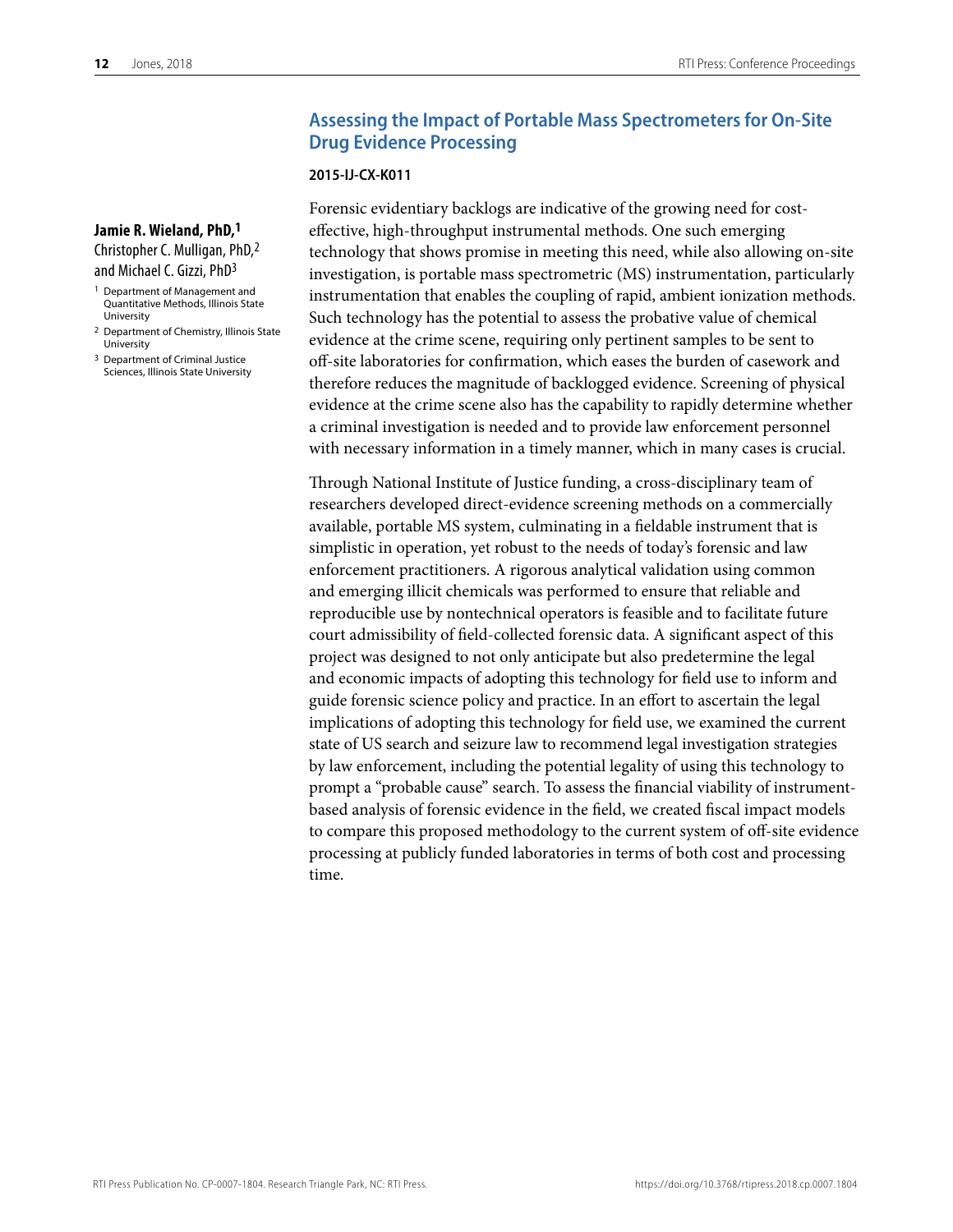# **Rapid Peptide Analysis Utilizing Matrix-Assisted Inlet Ionization and Paper Spray Ionization Mass Spectrometry**

# **2013-DN-BX-K020**

This presentation demonstrated a simple method for analyzing peptides and large biomolecules that can be easily implemented in drug identification laboratories, often using preexisting equipment with little to no sample preparation.

The ease with which consumers can purchase performance-enhancing peptides and cosmetic peptides online is astounding. Hidden behind the anonymity of the Internet, online vendors sell peptide products at minimal cost with no questions asked. To avoid legal action, such products are marketed for research purposes only. Unfortunately, consumers purchase these products to inject into the body to promote muscle growth or cosmetic augmentation. Although the sale of peptides may be legal, it is a major concern. Counterfeit peptide sales are known to be fairly common, especially those reportedly containing recombinant human growth hormone. These trends lead to questions regarding the authenticity of the peptides being sold and, more important, concerns regarding health and safety.

Many crime laboratories do not have protocols in place for successfully identifying peptides and large biomolecules. The workhorse of forensic drug analysis, gas chromatography–mass spectrometry, is limited to the analysis of relatively small molecules that are readily vaporized at the inlet. High-resolution mass spectrometers capable of ambient ionization, however, are well suited for analyzing peptides. Moreover, such instrumentation is becoming more prevalent in forensic laboratories as ambient ionization techniques, such as direct analysis in real time (DART), continue to gain popularity.

Through this project, we developed a protocol to analyze peptide samples using a time-of-flight mass spectrometer that is typically used for DART-MS analysis. In many cases, this technique required no external ion source or additional equipment aside from the mass spectrometer.

Using matrix-assisted inlet ionization mass spectrometry, as well as paper spray ionization, we successfully analyzed various peptide standards and case samples. An array of peptides was also purchased from an online vendor to determine the authenticity of the products using this technique. Direct inlet ionization was accomplished by placing the samples in solution with the matrix compound 3-nitrobenzonitrile and introducing approximately 5 µL directly into the mass spectrometer inlet with a micropipette. In a matter of seconds, electrospray ionization–like spectra were obtained. Molecular masses were calculated using a mass spectral interpretation software package.

To further characterize the peptides, we used a simple enzymatic protein digestion procedure. Matrix-assisted inlet ionization was employed to analyze the resulting peptide fragments. We assigned possible identifications for each peptide by comparing each digested spectrum against an online peptide

#### **Kyle E. Vircks, MS,1**

Jesse M. Zavala, MS,1 Yibin Wang, PhD,<sup>1</sup> Robert B. Cody, PhD,2 Warren C. Samms, PhD, <sup>1</sup> and Roger Kahn, PhD1, 1 Harris County Institute of Forensic Sciences, TX

<sup>2</sup> JEOL USA, Inc, MA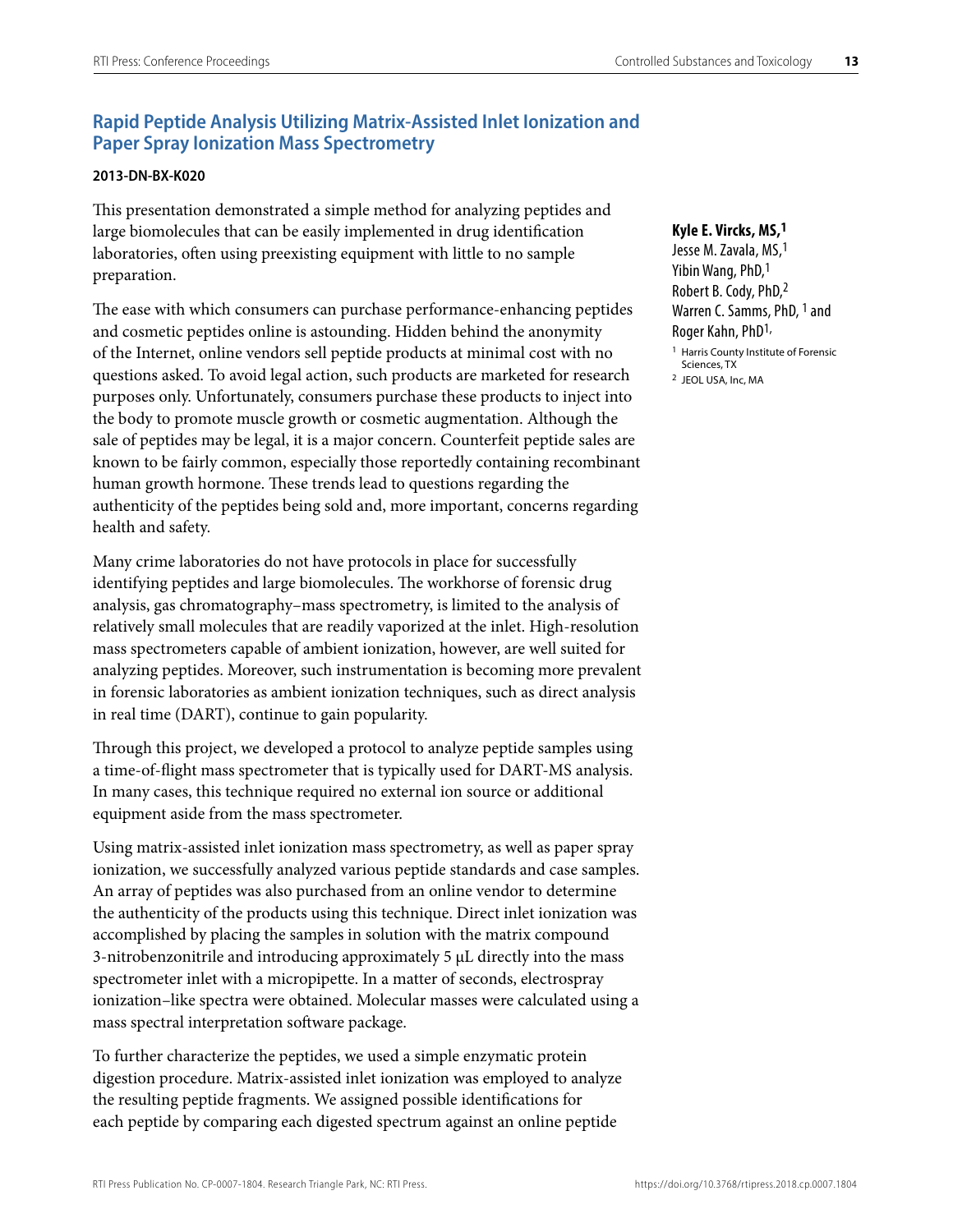database. Combined with the molecular mass attained from analyzing the intact peptides, we identified each peptide at a reasonable level of certainty.

Finally, we explored peptide analysis using paper spray ionization. This ionization method was favored for extremely large peptides for which inlet ionization was not feasible. By using both inlet ionization and paper spray ionization as complementary techniques, the vast majority of peptide samples that would be encountered in a crime laboratory could be readily characterized.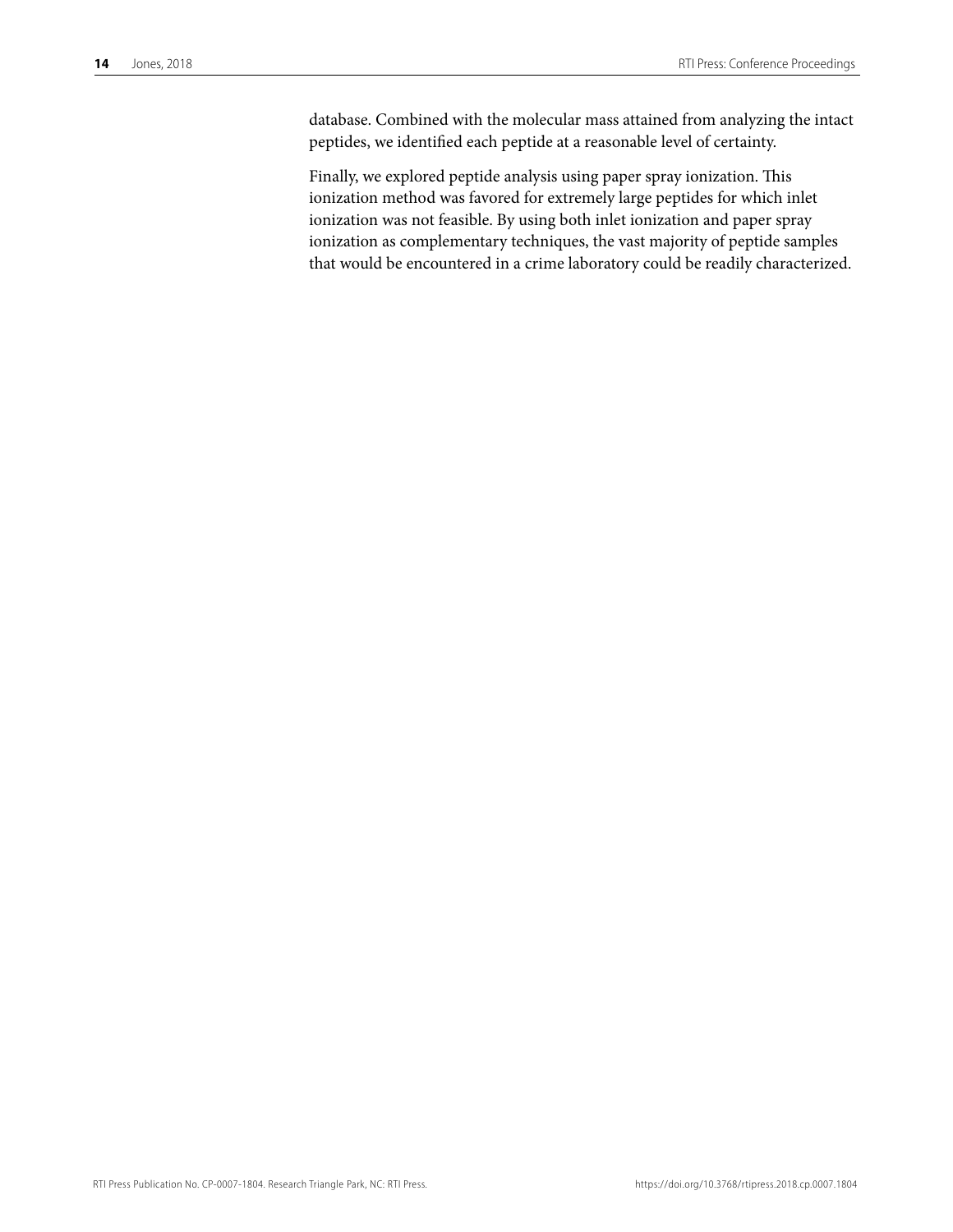# TRACE MICROBIOME

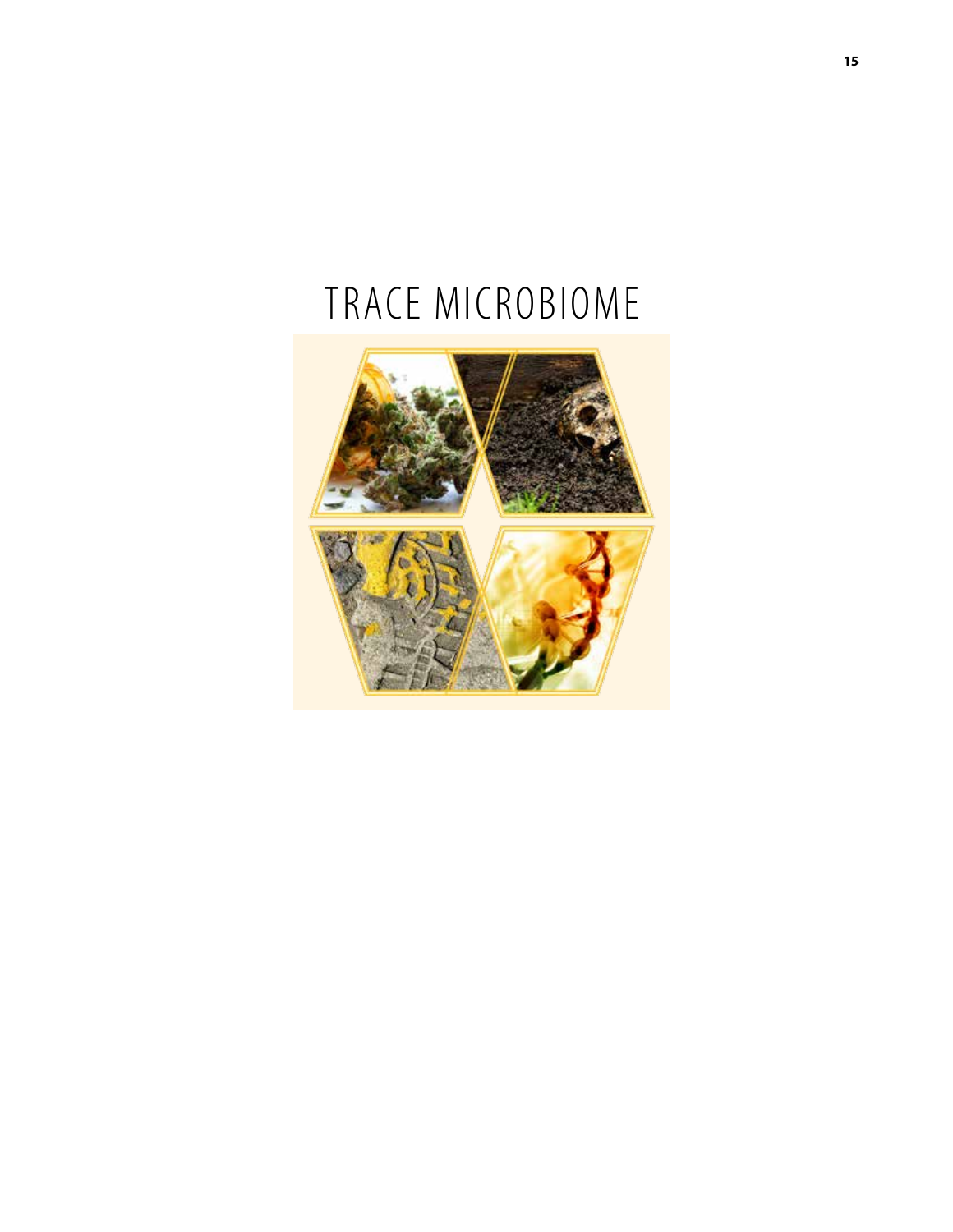# **Developing Reliable Methods for Microbial Fingerprinting of Soil Evidence: Collection, Contamination, Storage, and Analysis**

#### **2015-DN-BX-K031**

Soil can represent valuable trace evidence, helping link a victim or perpetrator of a crime to a scene. Research has shown that the microbial makeup of soils is variable enough that a soil sample can be linked to a specific location with a high degree of accuracy. However, most studies have examined freshly collected or frozen samples, neither of which mimic a forensic scenario, wherein the evidentiary soil will have aged ex situ for some period of time, potentially allowing temporal or environmental change in its bacterial makeup.

In the current set of studies, we examined the influence that evidence stored at room temperature has on ex situ soil. Soils from different habitats (agricultural field, coniferous forest, dirt road, yard) were placed on evidence items (t-shirts and trowels) and allowed to age. Soil samples were collected weekly and then monthly. Known soil samples were also collected and stored at −80°C, −20°C, 4°C, and room temperature and sampled over time. In a second study, we examined the influence of the human microbiome on soil evidence by having volunteers wear t-shirts for 24 hours, after which we applied soils from different habitats. Samples were again collected over time. Finally, we examined the influence of blood (a good growth medium for some bacteria) on soil evidence by mixing soil with fresh swine blood at 10:1, 1:1, and 1:10 ratios and applying it to t-shirts and trowels. Evidence was either dried or stored wet and sampled over time.

We isolated bacterial DNAs using a MoBio PowerSoil kit, the V3/V4 region of the bacterial 16S rRNA gene was amplified using barcoded universal primers, and sequences were obtained on an Illumina Mi-Seq. We processed sequence data and analyzed the data using bacterial abundance charts (generally at the taxonomical class level), nonmetric multidimensional scaling, and Random Forests.

Bacterial profiles from all evidence changed temporally, showing increases in the bacterial classes Actinobacteria and bacilli and decreases in Sphingobacteria and Acidobacteria. At later time points, the evidence soils were more likely to misclassify with the knowns, unless the knowns were also aged, in which case the evidence samples classified well. The human microbiome had no perceptible influence on soil profiles, with evidence soils always classifying with the correct habitat of origin. Likewise, blood on evidence had no temporal classification effect when the evidence was dried or when the stain was primarily soil (10:1). In contrast, greater ratios of blood (1:1) stored wet misclassified after 1 week, while 1:10 misclassified even on day 0, showing extremely high levels of bacilli and reduced levels of actinobacteria.

Overall, the results demonstrate that soil bacterial profiling is highly effective for identifying its place of origin, although time and storage conditions must carefully be considered.

**David Foran, PhD,** Emily Heinz, BS, and Alyssa Badgley, MS Forensic Science Program, Michigan State University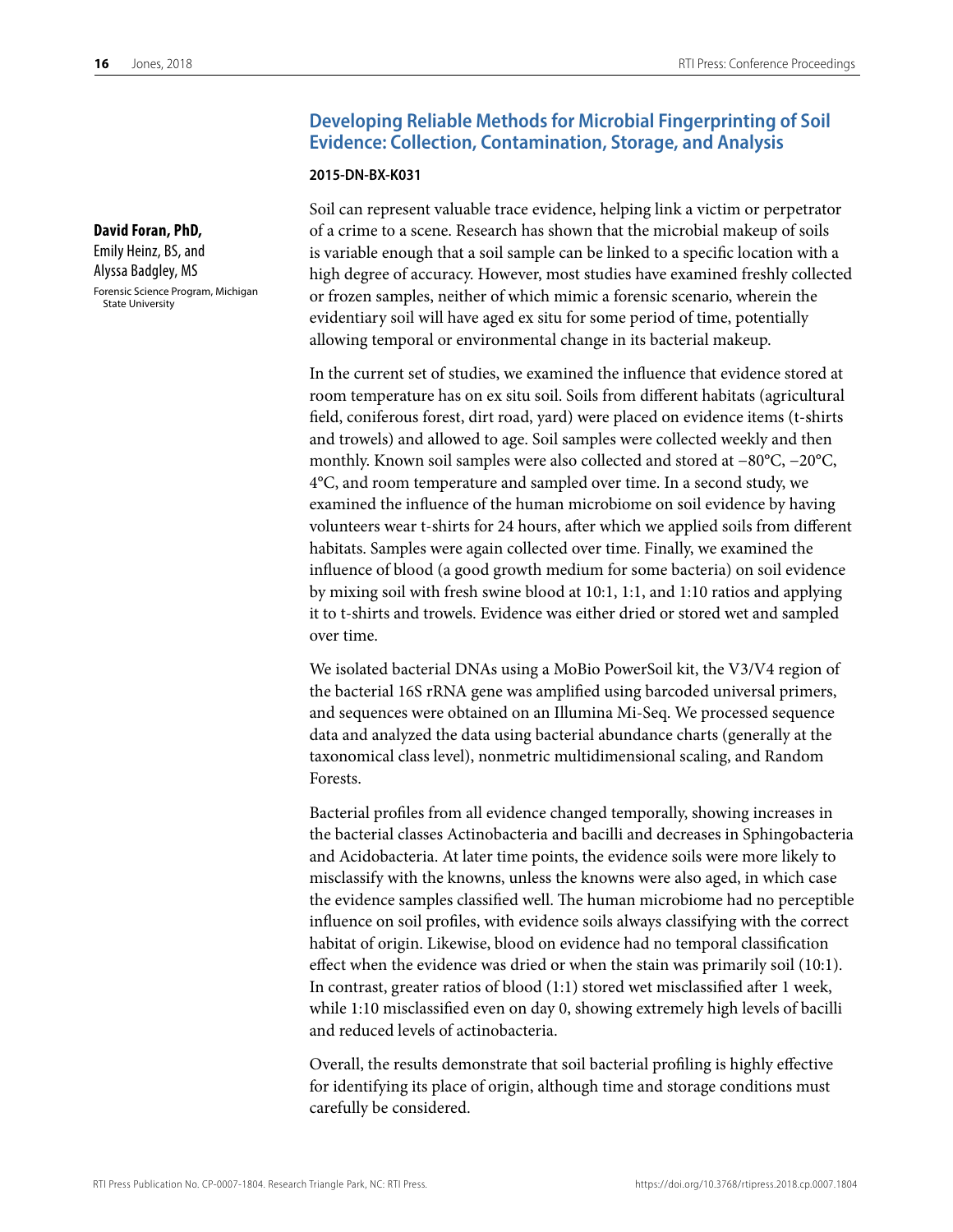# **Evaluating the Skin Microbiome as Trace Evidence on Common Surface Types**

#### **2014-R2-CX-K411**

Each of our bodies is covered in billions of microbial cells, which we shed on objects that we touch. Recent work on the built environment (human-made structures) has highlighted the ubiquity of human microbiome signatures in these human-dominated ecosystems. Previous work has demonstrated that the transfer of skin microbes to surfaces can associate objects with individual people and that the microbial signatures are generally stable within a person, raising the potential that these microbial fingerprints could provide important physical evidence. However, a knowledge gap exists about whether skin microbes transfer to different material types, whether they persist over timescales relevant to forensic investigations, and whether they are stable on a decedent's skin after death.

To investigate properties of skin microbiome transfer to surfaces, we investigated the antemortem skin microbiome in a set of experiments at University of California, San Diego, and the postmortem microbiome in collaboration with the City and County of Honolulu Medical Examiner. At University of California, San Diego, we investigated the effect of surface type (wood, plastic, metal, glass, and ceramic tiles) on the ability of skin microbes to transfer to an object. By applying machine learning methods using a Random Forests classifier, we discovered that plastic and ceramic surfaces were most accurate for classifying the correct participant, followed by glass and metal. We determined that skin microbial signatures persisted on ceramic and plastic surfaces for at least 1 day and became less accurate over time. We found that microbiome trace evidence samples can be tracked back to individuals with high accuracy and can be used to narrow pools of suspects even when multiple people have touched a surface and when the reference microbiome was collected 1 year previously.

Additionally, we investigated the skin microbiomes of recently deceased individuals at 15 death scenes in Honolulu, Hawaii. We discovered that skin microbiomes were fairly stable after death and during morgue storage prior to autopsy. Further, we found that household and personal objects could still be linked with a person after death. We conclude that skin microbes are uniquely positioned to augment friction ridge impressions when sufficient ridge detail is not available to make an identification. Thus, the potential for microorganisms to reveal whether a particular person has touched an object is substantial.

# **David O. Carter, PhD,1**

Jessica L. Metcalf, PhD,2 Se Jin Song, PhD, 3 Zhenjiang Zech Xu, PhD,<sup>3</sup> and Rob Knight, PhD3,4

- 1 Forensic Sciences Unit, Division of Natural Sciences and Mathematics, Chaminade University of Honolulu
- 2 Department of Animal Sciences, Colorado State University
- 3 Department of Pediatrics, University of California, San Diego
- 4 Department of Computer Science and Engineering, University of California, San Diego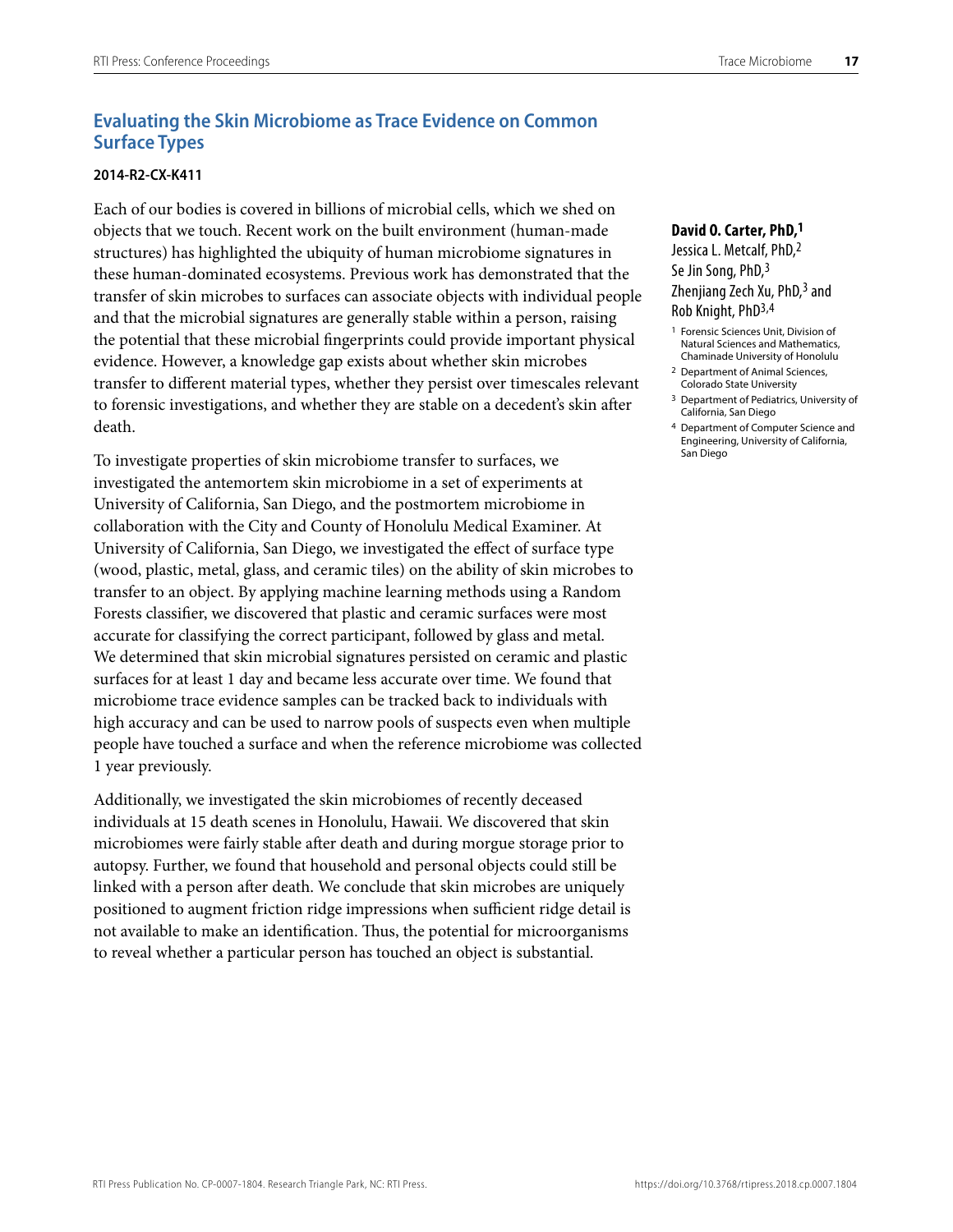# **Forensic Geosourcing Potential of the Human Microbiome**

#### **2015-R2-CX-K036**

Next-generation sequencing technology has advanced our understanding of the human microbiome, enabling researchers to predict various physiological states based on microbial community composition and function across diverse body sites. In addition to overall physiology, the composition of the human microbiome also correlates with geographical location, subsistence, and culture. Here, we evaluated the use of microbiome data from different body sites to predict geographical provenance of subjects, using 16S rRNA data and combining classic multivariate and machine learning techniques. The results indicate that the microbiome of diverse body sites can be used to predict geographical origin of a sample or subject at narrow geographical scales, with high accuracy, sensitivity, and specificity, and linking specific geolocators to particular human groups and body sites. The data also indicate that diverse body sites have varying geolocation accuracy, with specific skin and oral samples showing higher performance than stool. As an outgrowth of the skin, the microbial communities of human hair shafts show significant body site and geographical compositional differences indicating that hair shafts have the potential to be used to predict the source location of the hair. As such, the potential of the human microbiome as a reliable and specific geolocation tool in forensics should be considered, along with efforts to formally implement geosourcing from microbiome data in forensic investigations. The Forensic Microbiome Database (FMD) (http://www.fmd.jcvi.org) is a publicly available analysis resource that correlates 16S rRNA data obtained from multiple human body sites to metadata as it relates to forensics. The goal of the FMD is to be used as a valuable tool to predict the geographical location of subjects using human microbiome data. The FMD is an actively updated database and will be expanded through the inclusion of paired oral and stool microbiome samples from 100 healthy adult women residing in Hong Kong, Barbados, Chile, and two cities in South Africa. The addition of these large-size datasets will strengthen the FMD's geolocation prediction model and incorporate multiple currently underrepresented geographical locations worldwide.

# **Lauren Brinkac Leone, MS,1**

Andres Gomez, PhD,1,2 Harinder Singh, PhD,<sup>1</sup> Toby Clarke, MS,1 Chris Greco, MS,1 Manolito G. Torralba, MS,<sup>3</sup> and Karen E. Nelson, PhD1

1 J. Craig Venter Institute, Rockville, MD

2 Department of Animal Science,

University of Minnesota-Twin Cities, MN 3 J. Craig Venter Institute, La Jolla, CA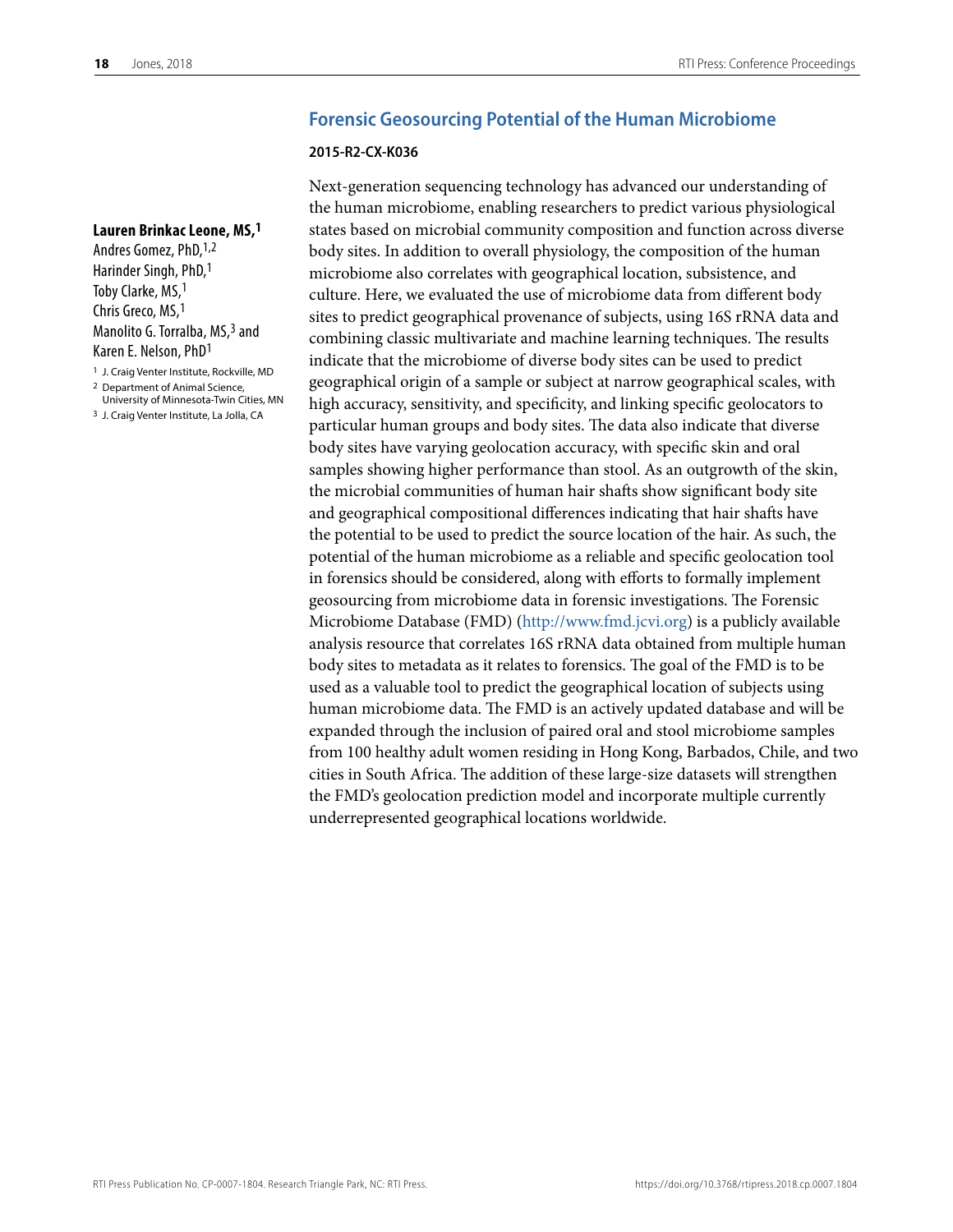# **Candidates of Skin Microbiomes for Human Identification**

#### **2015-NE-BX-K006**

Human microflora on the skin may be a high-copy source of DNA for identifying individuals. This study used supervised learning methods and Propionibacterium acnes pangenome presence/absence features and nucleotide diversities of stable clade-specific markers to determine classification accuracies of the microbial source. The hidSkinPlex was developed and evaluated on bacterial control samples and then on eight individuals from three body sites. All samples (n =72) regardless of body site origin (foot, manubrium, and hand) were correctly classified with up to 94% accuracy, and body site origin could be predicted with up to 86% accuracy.

Forensic human DNA typing relies primarily on characterization of short tandem repeat (STR) markers (residing on autosomal and Y chromosomes). The types of evidence presented to the laboratory today often contain mixtures of human DNA from multiple sources and/or contain low amounts, making interpretation of mixed or partial profiles difficult or inconclusive. In these cases, alternative markers, such as sequencing the high-copy mitochondrial genome, or methods to enhance sensitivity of detection sometimes are considered. The human microbiome possibly may be considered another high-copy number genetic marker because microbial cells may be at a ratio of 1:1 to 10:1 to human cells. Indeed, microbes on human skin may be more readily deposited than human cells. Thus, human microbiome flora may be a potential target to complement partial or inconclusive STR profiles to increase resolution for human source attribution. Previous studies have demonstrated the potential to use microbiome profiling for forensic applications; however, a method has yet to identify stable features of skin microbiomes that produce high classification accuracies for samples collected over reasonably long time intervals. A novel approach has been developed to classify skin microbiomes and associate them with their donors.

This study compared two features types: *Propionibacterium acnes* pangenome presence/absence features and nucleotide diversities of stable clade-specific markers. Supervised learning was used to attribute skin microbiomes from 14 skin body sites from 12 healthy individuals sampled at three time points over a more than 2.5-year period with various accuracies for multiple skin body sites. With feature selection, we identified a subset of markers (187 markers from 12 clades) from each body site that are highly individualizing. We compared the classification accuracies in a formal model testing framework, and the results indicate that nucleotide diversity performed better than presence/ absence encodings. These selected features provided a preliminary marker panel for developing a robust and reproducible method for skin microbiome profiling for forensic human identification. Likely for forensic applications, informative targets will need to be enriched, because they are for current human identification methods. Targeted enrichment and sequencing using a panel of the most informative markers are being sought for microbiome profiling for forensic identification to obtain high coverage at stable informative sites. A multiplex panel has been designed and is being tested empirically

**Bruce Budowle, PhD,** Sarah E. Schmedes, PhD, and August E. Woerner, PhD Center for Human Identification, University of North Texas Health Science Center, Fort Worth, Texas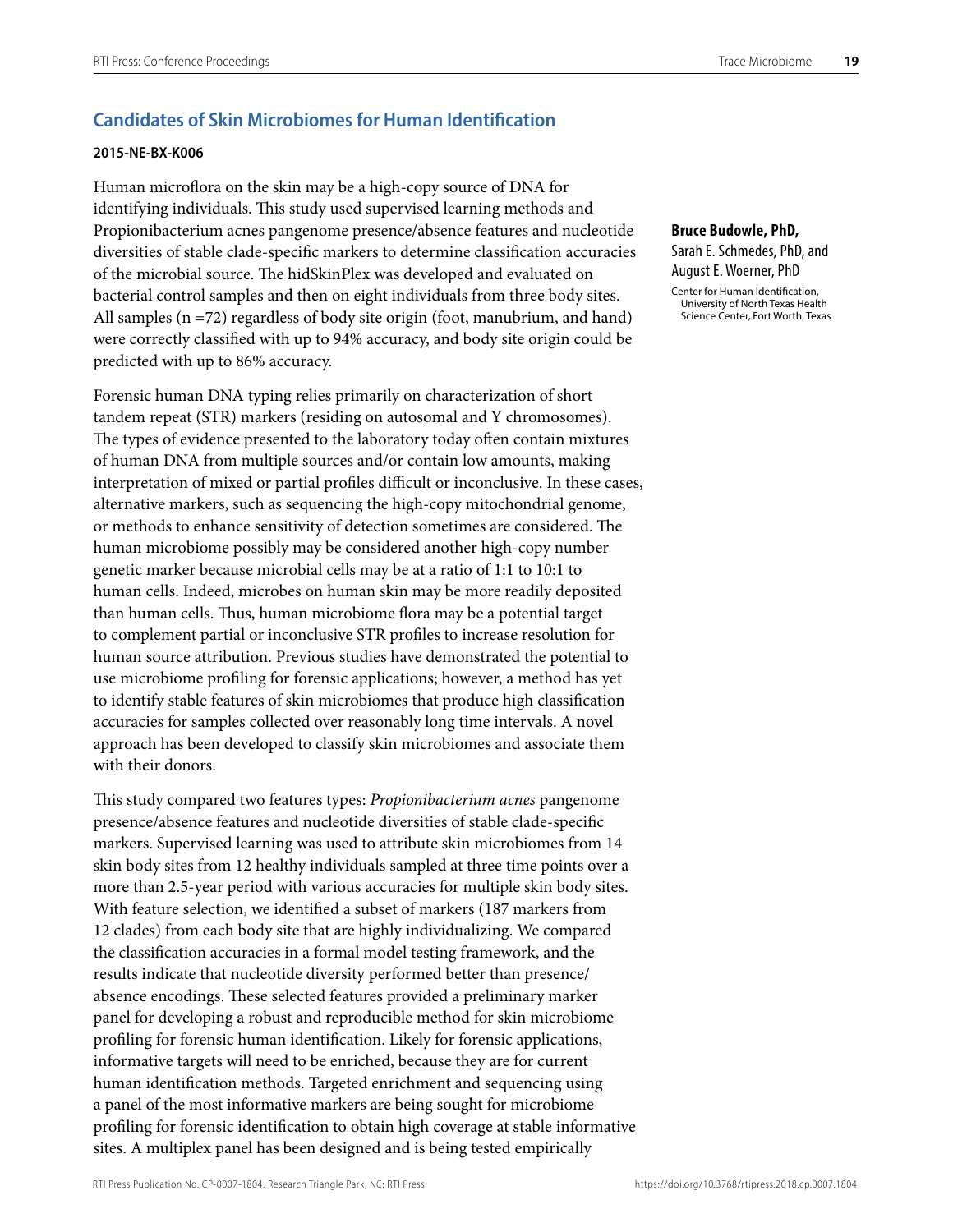for classification accuracy and sensitivity at various sites on the human skin, including the currently low-informative foot region. Performance assessment is under way, and preliminary data indicate that the candidate panel can characterize human-based selected microbes even at initially low-abundant body sites.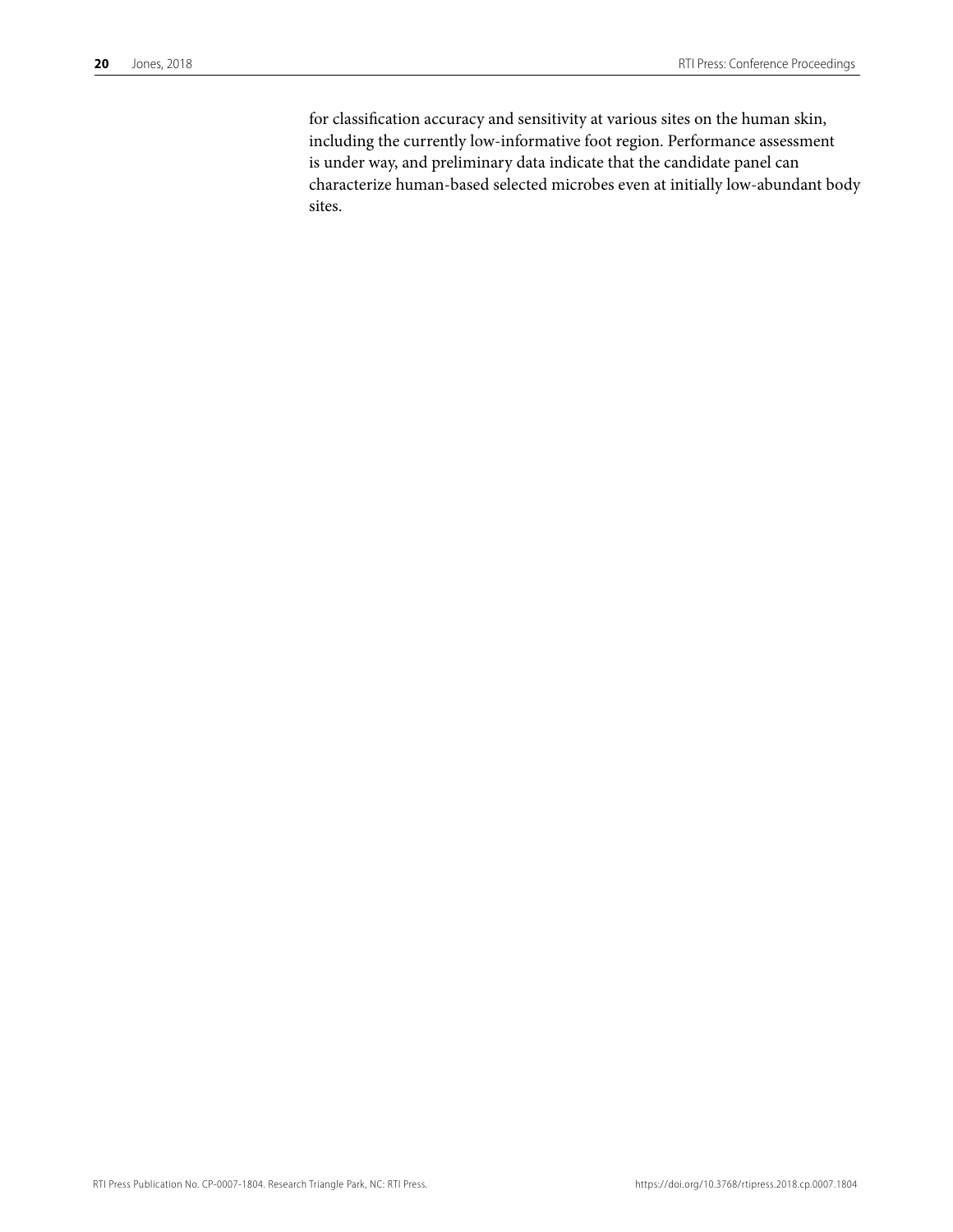# FORENSIC BIOLOGY/DNA

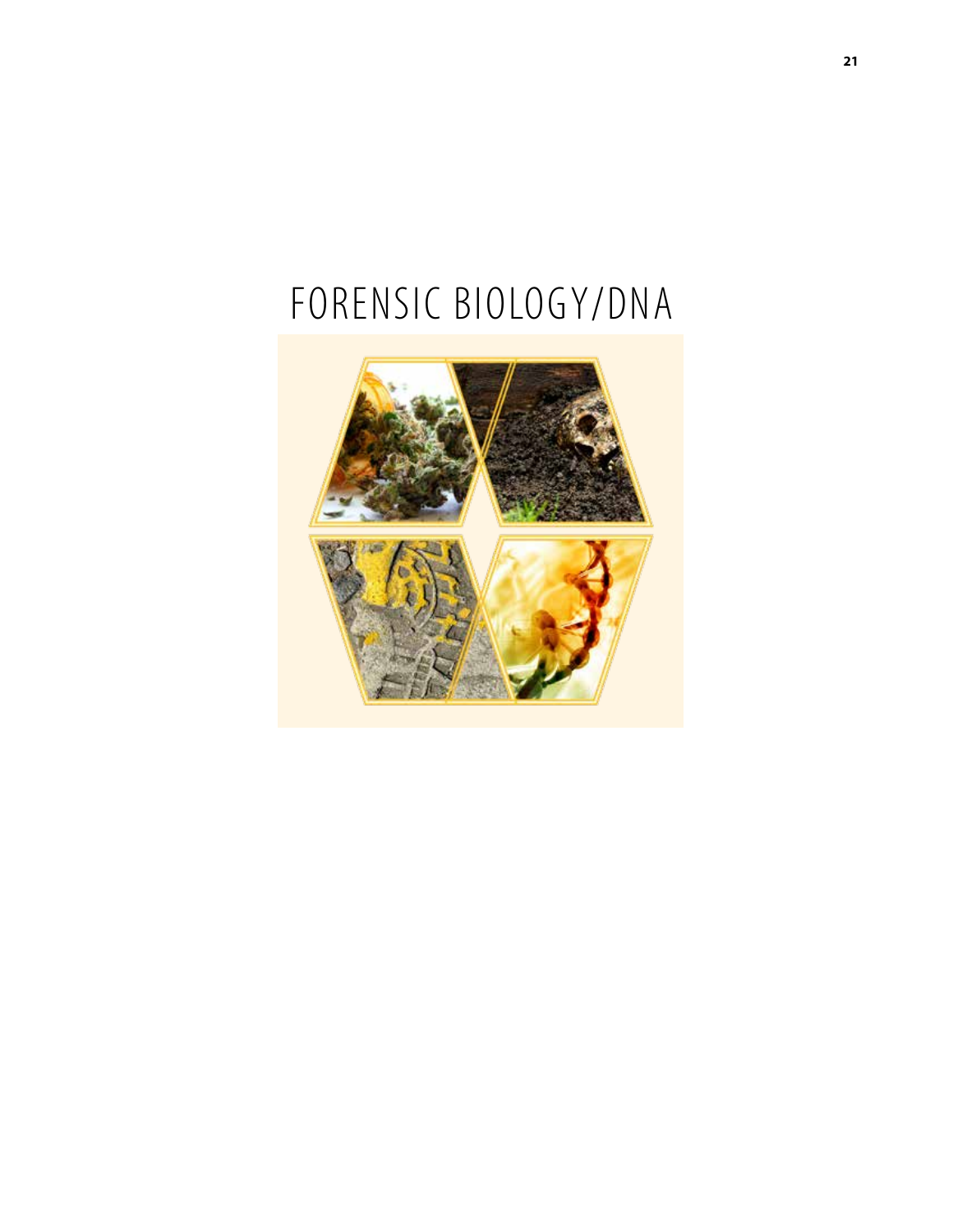# **Multi-locus Match Probability Dependencies**

#### **2014-DN-BX-K028**

With the recent increase in the number of Combined DNA Index System (CODIS) core loci from 13 to 20, would more loci provide even higher discriminatory potential? Or are we approaching the point of diminishing return?

Donnelly discussed the question: "after the observation of matches at some loci, it is relatively much more likely that the individuals involved are related (precisely because matches between unrelated individuals are unusual) in which case matches observed at subsequent loci will be less surprising. That is, knowledge of matches at some loci will increase the chances of matches at subsequent loci, in contrast to the independence assumption."1 Laurie and Weir provided a theoretical prediction of dependencies in match probabilities, focusing on the effects of mutation,2 following an earlier treatment of the effects of population size by Cockerham and Weir.<sup>3</sup> Weir provided an empirical demonstration4: among 15,000 forensic short tandem repeat profiles the ratios of multi-locus match proportions to products of single-locus proportions were 1.000, 1.000, 1.008, 1.034, and 1.041 for two, three, four, five, and six loci, respectively.

The hope has been that using the single-locus "theta-corrections" at each locus would compensate for the between-locus dependencies. Some caveats for this approach will be presented, based on theoretical, simulation, and empirical results for autosomal and Y chromosomes and autosomal single nucleotide polymorphism. This work suggests consideration of a multi-locus population structure parameter theta as a predictor of match probability for multi-locus profiles.

# **References**

- 1. Donnelly P. Nonindependence of matches at different loci in DNA profiles: quantifying the effect of close relatives on the match probability. Heredity (Edinb). 1995 Jul;75(Pt 1):26-34.
- 2. Laurie C, Weir BS. Dependency effects in multi-locus match probabilities. Theor Popul Biol. 2003 May;63(3):207-19.
- 3. Cockerham CC, Weir BS. Descent measures for two loci with some applications. Theor Popul Biol. 1973 Sep;4(3):300-30.
- 4. Weir B. Matching and partially-matching DNA profiles. J Forens Sci. 2004;49(5):1009-14.

**Bruce Weir, PhD**

University of Washington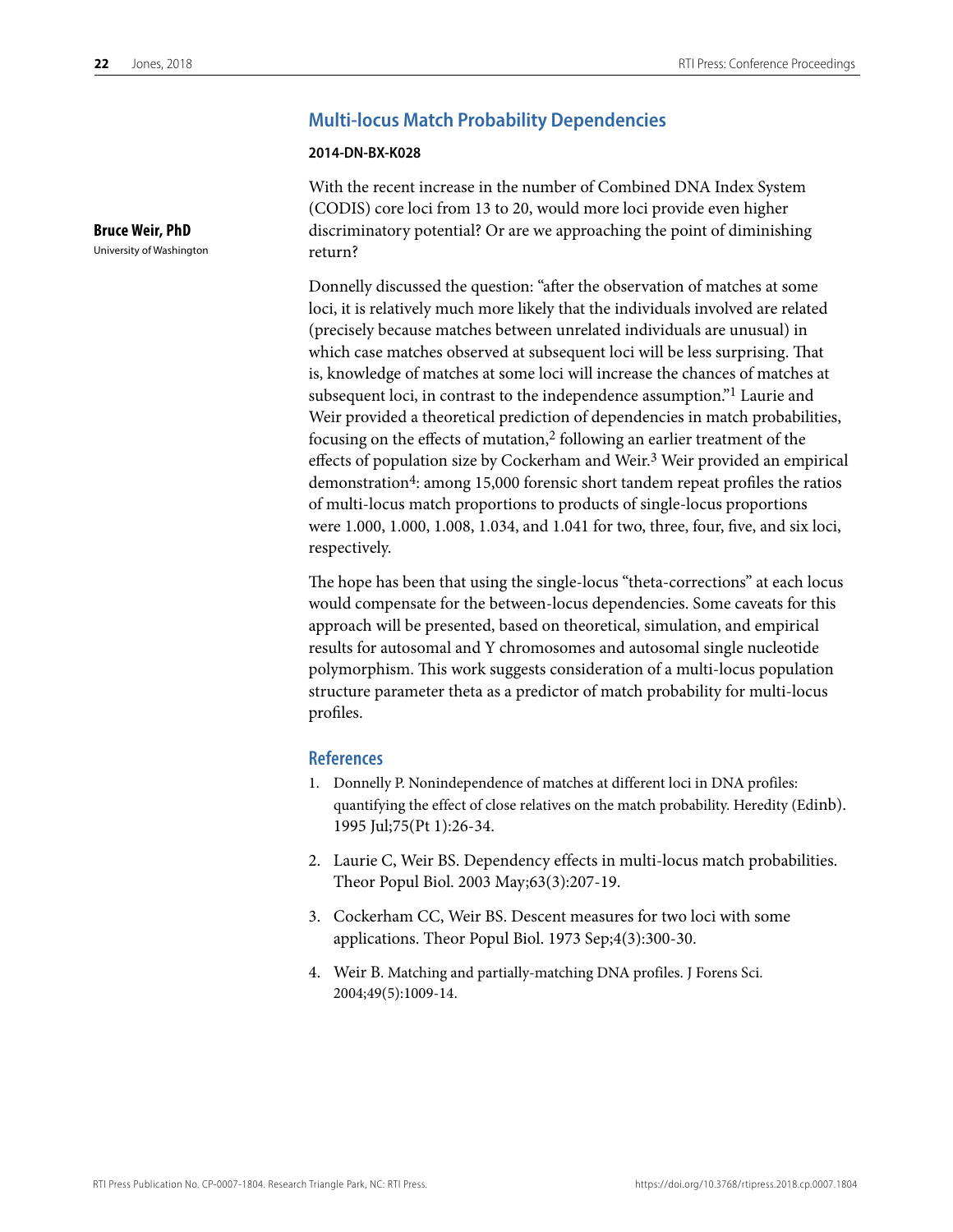# **Record Linkage of CODIS Profiles with SNP Genotypes**

### **2014-DN-BX-K015**

Forensic-genetic work in the United States relies largely on the Combined DNA Index System (CODIS) markers, a set of 20 (until recently, 13) microsatellite loci in heavy use since the 1990s. One premise that has influenced forensic practice figuring in discussions of both backward compatibility of single-nucleotide polymorphism (SNP)–based systems with the CODIS database and of genetic privacy—is that the information provided by the CODIS loci is completely distinct from the information provided by larger sets of SNPs. Although the associations between CODIS markers and specific genetic variants known to influence phenotypes are weak, there may still be a connection between CODIS records and SNP information if pairs of CODIS and SNP genotypes can be identified as coming from the same person—that is, if CODIS and SNP records can be linked. We present a method for assessing whether a particular set of genotypes from the CODIS markers is likely drawn from the same person (or an identical twin) as a set of genome-wide SNP genotypes, extracting a signal arising from linkage disequilibrium between CODIS and SNP markers. In subsets of a dataset of 872 people, 90%–98% of records of the original 13 CODIS markers can be linked to corresponding SNP records and vice versa. As more short tandem repeat (STR) markers are used, accuracy improves, reaching 99%–100% when  $\sim$ 30 STRs are used. Our results suggest possibilities and limits for backward compatibility of SNP-based databases with existing forensicgenetic databases, and it also raises privacy concerns associated with maintaining forensic databases containing even small numbers of genetic markers.

# **Michael D. Edge, PhD,1**  Bridget F.B. Algee-Hewitt, PhD,2 Trevor J. Pemberton, PhD,<sup>3</sup> Jun Z. Li, PhD,4 and Noah A. Rosenberg, PhD2

- 1 University of California, Davis, CA
- 2 Stanford University, Stanford, CA
- 3 University of Manitoba, Winnipeg, MB
- 4 University of Michigan, Ann Arbor, MI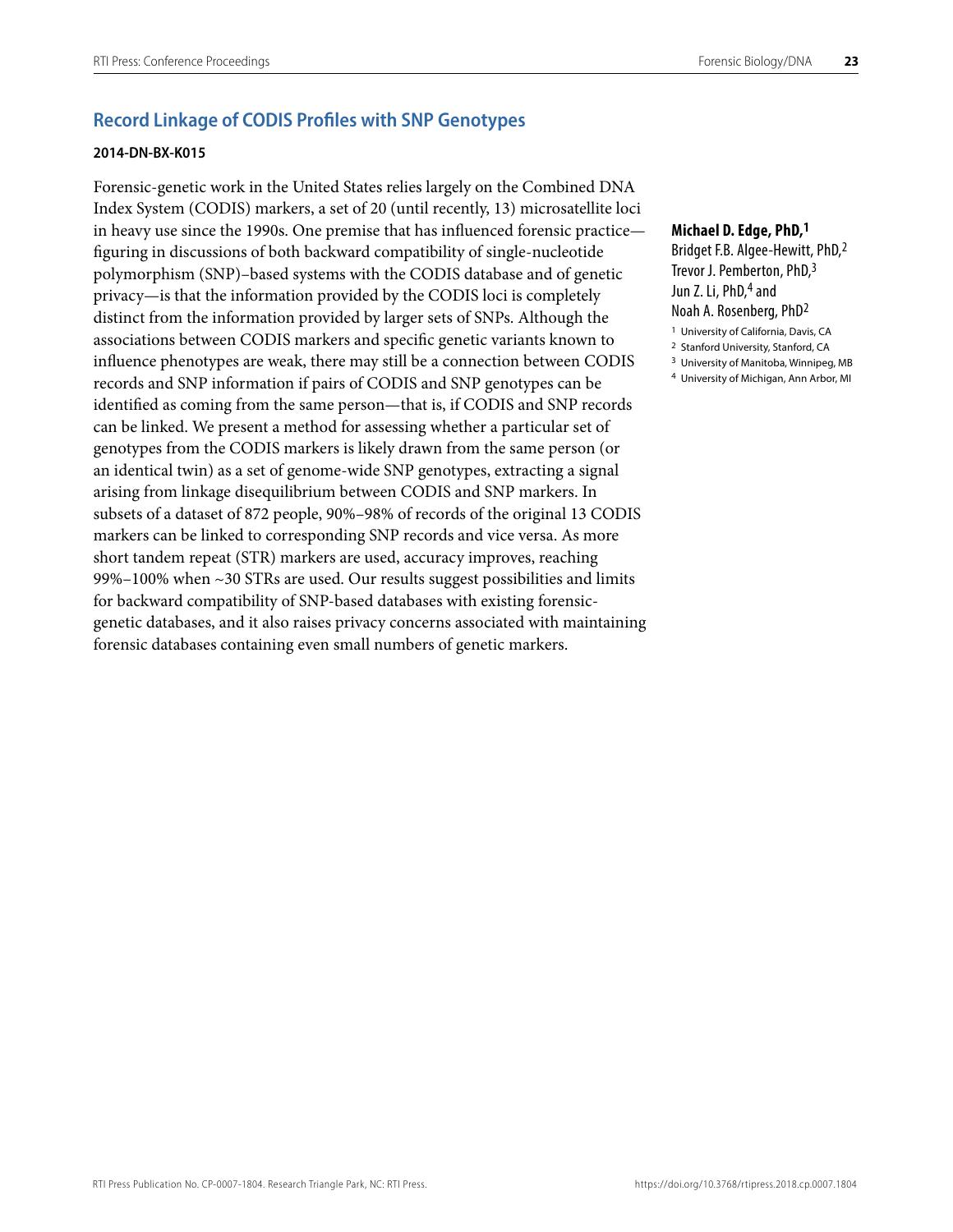**Kenneth Kidd, PhD** Yale University, New Haven, CT

# **Microhaplotypes Analyzed by Massively Parallel Sequencing Are Valuable Forensic Tools**

#### **2016-DN-BX-0162**

With the advent of massively parallel sequencing (MPS), microhaplotypes (microhaps) have become a valuable new type of DNA marker for use in forensics. Microhap loci are small (<300 base pairs [bp], generally <200 bp) regions of DNA with two or more single nucleotide polymorphism (SNPs) defining three or more common haplotypes (alleles) in multiple populations. Microhaps have the potential to be very informative in (1) identifying and deconvoluting mixtures of DNA, (2) identifying biological relationships, (3) identifying biogeographic ancestry, and (4) providing very small random match probabilities. Publications and presentations to date have demonstrated proof of principle, using typing of the individual SNPs and statistical phasing into haplotypes with lengths ranging from 11 bp to about 250 bp. MPS typing by collaborators has confirmed the broadly accepted accuracy of statistical phasing of data for population allele frequencies.

A full analysis of 130 loci evaluated on 83 population samples (>5,000 individuals) was recently published. Analyses of the data demonstrate theoretically the near certainty of detecting a mixture (unambiguous presence of three or more alleles in a sample) using just the 28 loci with the highest global average effective number of alleles. Mixture analyses using MPS have also been performed, demonstrating an enhanced mixture detection capability by detecting the minor contributor at a 40:1 ratio when the mixture is sequenced in a 36-locus multiplex starting with only 250 pg. Both greater sensitivity and absence of stutter interference make microhaps much better than the forensic short tandem repeat polymorphisms (STRPs) in the interpretation of mixtures. Data on an additional 38 loci are now available for those 83 population samples, and 65 of the loci have been extended to 96 population samples.

Anthropologic analyses of the microhap data on these 96 populations show that up to 10 biogeographic clusters can be defined. Because they are multiallelic and many loci can be multiplexed, microhaps are also excellent at quantifying biologic relationships without worrying about high mutation rates. These MPS analyses allow the unequivocal conclusion that these loci are of great value for forensic questions that cannot be answered using just the CODIS STRP loci. The very large number of microhap loci characterized on at least 83 populations from around the world provides a resource for sets of markers targeted to specific questions and circumstances, such as highly degraded DNA. Definitions and allelic data of the published loci are accessible in ALFRED (https://alfred. med.yale.edu; supported by NIJ 2016-DN-BX-0162) under the keyword *microhap*; the newly characterized data are being added to the database.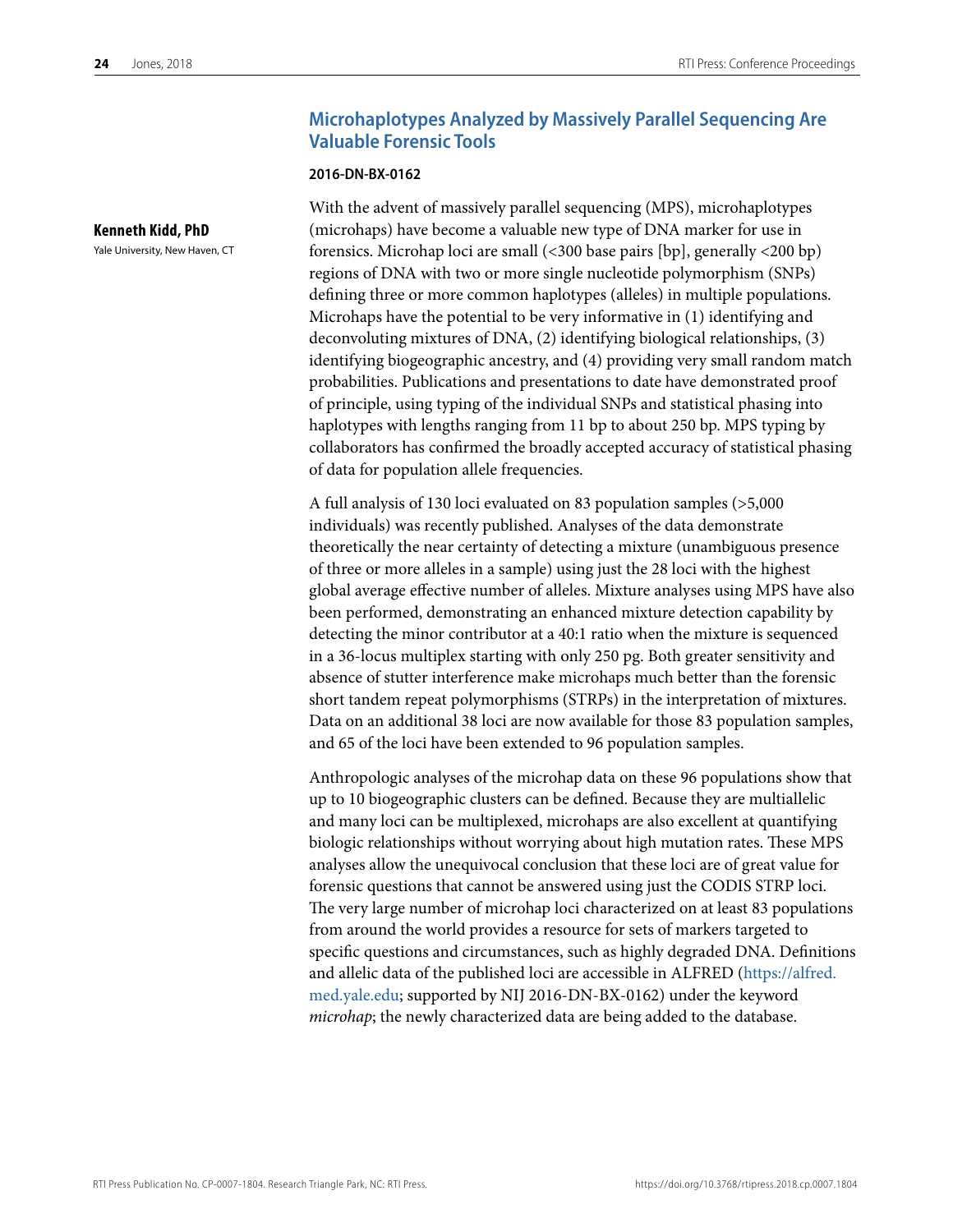# **Production of High-Fidelity Electropherograms Results in Improved and Consistent Match-Statistics: Standardizing Forensic Validation by Coupling Laboratory Data with an In Silico DNA Pipeline**

### **2014-DN-BX-K026**

Samples containing low-copy or complex DNA mixtures are routinely encountered in operations. The signals acquired from these sample types are difficult to interpret because they do not always contain all of the genotypic information from each contributor, and the loss of genetic information is associated with sampling and detection effects. This study developed a validation scheme to help mitigate the effects of the loss of genetic information. We developed a process by which high-fidelity electropherograms (EPGs) are produced consistently, improving interpretation by all probabilistic genotyping systems.

We developed a systematic approach to forensic DNA signal optimization and validation. Specifically, we developed ReSOLVIt (Resolving Signal for Objective Laboratory Validation), a simulation-based tool that allows for quick evaluation of multifarious laboratory scenarios, illustrated how the careful evaluation of a single-copy DNA signal from multiple scenarios provides a mechanism by which to choose laboratory conditions that consistently lead to a high-fidelity signal, and demonstrated that optimized conditions lead to improved and consistent likelihood ratios for true contributors and noncontributors.

We devised ReSOLVIt, which generates synthetic EPGs in a laboratory-specific manner, using a large number of single-source profiles of known genotype provided by the laboratory. From these data, we modeled the distribution of the peak heights at noise positions as a function of the starting template amount using a log-normal distribution. We also acquired the electrophoresis sensitivity, which is used to generate the DNA height distribution, from the single-source experimental data procured from the laboratory. Other pertinent laboratory conditions—such as the number of polymerase chain reaction cycles, injection time, and starting template mass, for instance—are input parameters and are easily modified by the user.

Because ReSOLVIt uses a simulation approach based on experimental data acquired from the laboratory, each laboratory can explore multifarious scenarios cost-effectively. Metrics such as signal copy-to-noise resolution and false-positive and false-negative signal detection rates are used to select tenable laboratory conditions that result in a high-fidelity signal in the singlecopy regime. We demonstrate that the metrics acquired from simulation are consistent with experimental data obtained from two capillary electrophoresis platforms and various injection parameters. Once good resolution is obtained, analytical thresholds can be determined using detection error trade-off analysis, if necessary.

Decreasing the limit of detection of the forensic process to one copy of DNA is a powerful mechanism by which to increase the information content on alleles from minor components of a mixture, which is particularly important for

### **Catherine M. Grgicak, PhD,1,2,3**

Kelsey C. Peters, MS, <sup>1</sup> Harish Swaminathan, PhD,1 Ken R. Duffy, PhD,4 Desmond S. Lun, PhD, 2,5,6 and Jennifer Sheehan, MS1

- 1 Biomedical Forensic Sciences, Boston University School of Medicine, Boston, MA, USA
- 2 Center for Computational and Integrative Biology, Rutgers University, Camden, NJ, USA
- 3 Department of Chemistry, Rutgers University, Camden, NJ, USA
- 4 Hamilton Institute, Maynooth University, Ireland
- 5 Department of Computer Science, Rutgers University, Camden, NJ,USA
- 6 Department of Plant Biology and Pathology, Rutgers University, New Brunswick, NJ, USA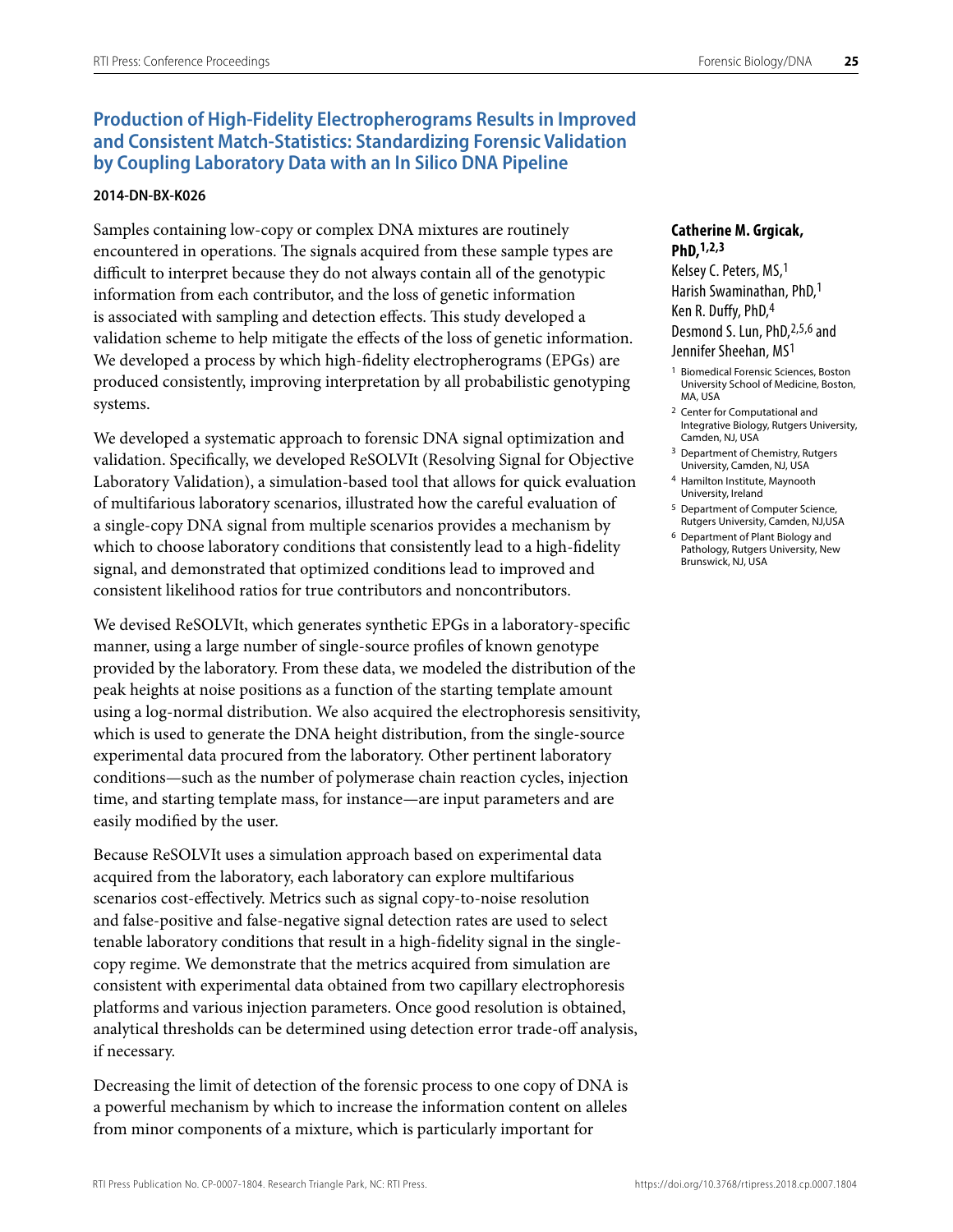probabilistic system inference. By using another fully continuous probabilistic system, CEESIt (Computational Evaluation of Evidentiary Signal), we demonstrate that if the forensic pipeline is engineered to produce a high-fidelity EPG signal, then the likelihood ratio (LR) of a true contributor increases and the probability that the LR of a randomly chosen person is greater than one decreases. CEESIt has been developed to not only compute the LR but also the probability that the LR is greater than one for millions of randomly chosen contributors, making it a powerful validation tool. This systematic, in silico, laboratory-specific, computational-based approach to improve allele information content is potentially the first step toward standardizing the bio-analytical pipeline and DNA validation process across operational laboratories.